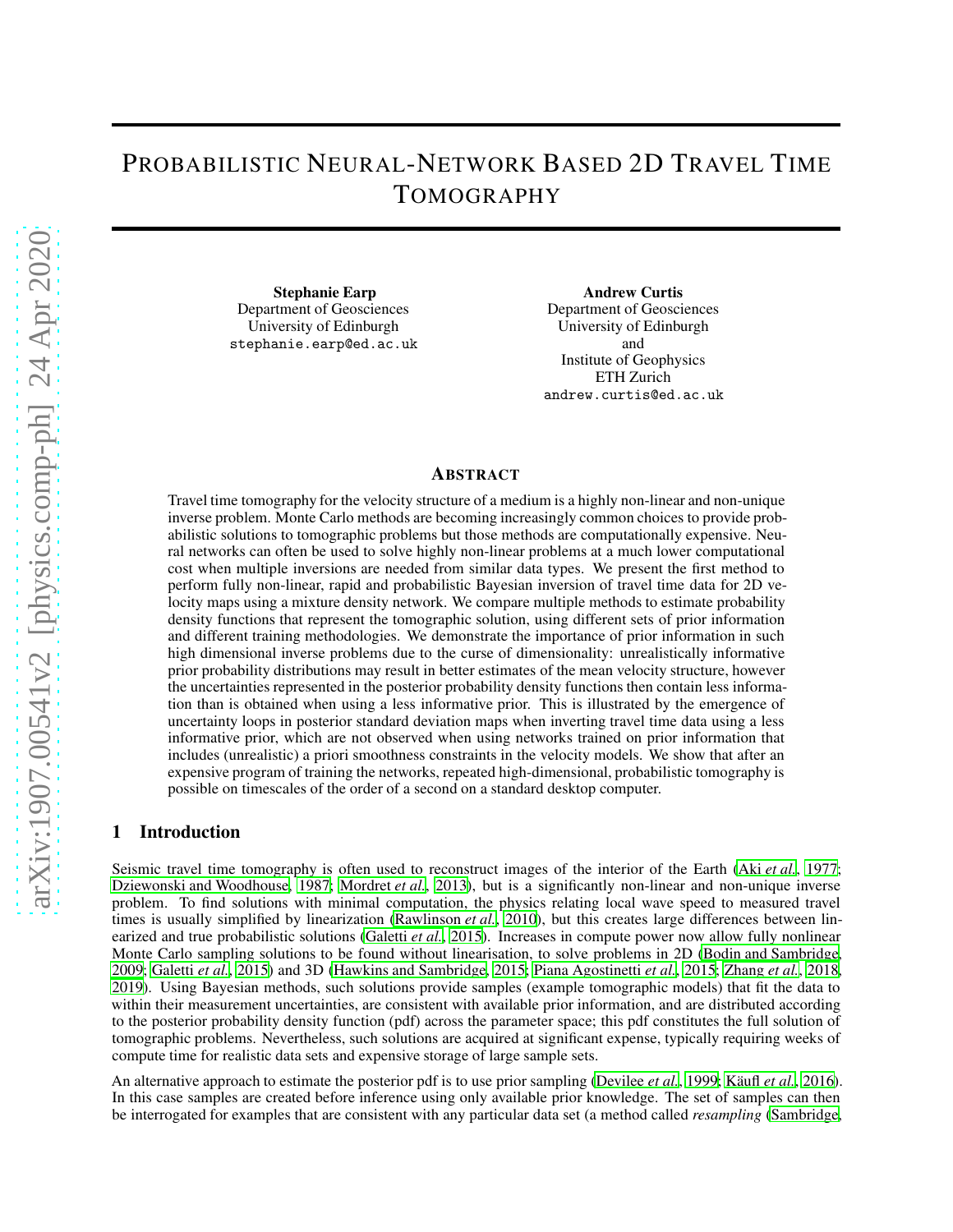[1999](#page-20-2))) or used to parametrise a function that relates data to models which can then be used to solve the inverse or inference problem [\(Roth and Tarantola, 1994\)](#page-19-7).

In this work we use a neural network-based method to perform the inversion. Neural networks (NNs) can approximate any nonlinear relationship between two parameter spaces, given a so-called training set of example pairs of dependent and independent parameter values under that relationship [\(Bishop, 1995\)](#page-18-3). In travel time tomography the forward solution is known and calculable, but the inverse solution is highly non-linear and non-unique. In such cases the forward computation can be used to create the prior set of samples known as a *training set*, of random models drawn from the prior pdf; these can be used to train the neural networks to approximate the inverse mapping. The prior samples are only needed during the training process which needs only to be performed once - thereafter NNs can be evaluated relatively efficiently. This allows the inference step to be run rapidly for any new data set on standard desktop computers, and the overall cost of the method per tomographic problem decreases rapidly with the number of problems to be solved.

Neural network-based inversion methods have been applied to various tomography problems in the past. [Roth and Tarantola \(1994\)](#page-19-7) first used NNs to estimate subsurface velocity structure from active source seismic waveforms, [Moya and Irikura \(2010\)](#page-19-8) performed velocity inversion with a neural network using waveform data from earth-quakes, and [Araya-Polo](#page-18-4) *et al.* [\(2018\)](#page-18-4) used semblance gathers as input to a network to invert for velocity structure. [Gupta](#page-19-9) *et al.* [\(2018\)](#page-19-9) used a convolutional network to learn an ensemble of simpler mappings in a low-dimensional space before reconstructing the image by combining the mappings. Dictionary learning methods [\(Mairal](#page-19-10) *et al.*, [2014\)](#page-19-10) create sparse representations of the data and can be used to create a set of representations of features. [Bianco and Gerstoft](#page-18-5) [\(2018\)](#page-18-5) performed linearized 2D surface wave travel time tomography using dictionary learning to regularise the inversion.

The methods mentioned above and in [Kong](#page-19-11) *et al.* [\(2018\)](#page-19-11) all provide only deterministic solutions to the inversion. Since the solution to tomographic problems is always non-unique, in order to assess the worth of any model estimate we require that neural networks produce full probabilistic information about the set of models in the inverse problem solution (the posterior pdf). [Devilee](#page-18-2) *et al.* [\(1999\)](#page-18-2) solved the first probabilistic geophysical inverse problem using NNs. They proposed a variety of methods to train NNs to provide discretised Bayesian posterior pdfs. Mixture density networks (MDNs) are a class of augmented neural networks that output a probability distribution that is defined as a sum of analytic pdf kernels such as Gaussians [\(Bishop, 1995](#page-18-3)). MDNs can be trained such that for any input data this distribution approximates the posterior pdf. These methods have been used at a global scale to invert surface wave velocities for global crustal thicknesses and seismic velocities [\(Meier](#page-19-12) *et al.*, [2007a](#page-19-12)[,b\)](#page-19-13) and for water content in the mantle transition zone [\(Meier](#page-19-14) *et al.*, [2009](#page-19-14)), at a reservoir scale to infer petrophysical parameters from velocities [\(Shahraeeni and Curtis, 2011;](#page-20-3) [Shahraeeni](#page-20-4) *et al.*, [2012](#page-20-4)), for earthquake source parameter estimation [\(Käufl](#page-19-15) *et al.*, [2014,](#page-19-15) [2015\)](#page-19-16) and to assess the uncertainty in model parameters of the Earth's global average (1-dimensional) radial velocity structure from P-wave travel time curves [\(De Wit](#page-18-6) *et al.*, [2013\)](#page-18-6). They have also been used in conjunction with Markov random fields and other statistical and graphical models to solve geophysical inverse problems with spatially sophisticated prior information [\(Nawaz and Curtis](#page-19-17), [2017,](#page-19-17) [2018](#page-19-18), [2019\)](#page-19-19). They have been used in conjunction with seismic gradiometry to perform near-real time 3D surface wave tomography (Cao *[et al.](#page-18-7)*, [2020\)](#page-18-7). These studies demonstrated that the pdf obtained from an MDN is comparable to a Monte Carlo sampling solution but is obtained at much lower computational cost in the cases where similar inverse problems must be solved repeatedly with different data sets, and that at the moment of application MDNs provide probabilistic solutions almost instantaneously.

We show for the first time that MDNs can perform fully non-linear, rapid and probabilistic 2D tomography from travel time data. We compare different methods for creating the prior training set and performing the neural network inversion. The networks create approximate mean velocity models and estimates of the full marginal posterior pdf's, virtually instantaneously. Thus, in return for accepting approximate posterior pdfs we obtain a significant computational saving compared to Monte Carlo methods.

# 2 METHOD

#### 2.1 Bayesian Inference

We wish to solve tomographic inverse problems in a probabilistic framework to find the posterior distribution of velocity models **m** that fit some given data d, written as  $p(\mathbf{m} \mid \mathbf{d})$ . This is defined as [\(Tarantola, 2005](#page-20-5)):

$$
p(\mathbf{m} \mid \mathbf{d}) = k p(\mathbf{d} \mid \mathbf{m}) p(\mathbf{m})
$$
\n(1)

where  $p(\mathbf{m})$  represents the prior probability density on the model space,  $p(\mathbf{d} | \mathbf{m})$  represents the conditional probability of some data given the model (known as the likelihood) and  $k$  is a normalisation constant. In multidimensional problems, where the dimensionality of  **is greater than 1, we often need to make inferences about a single parameter**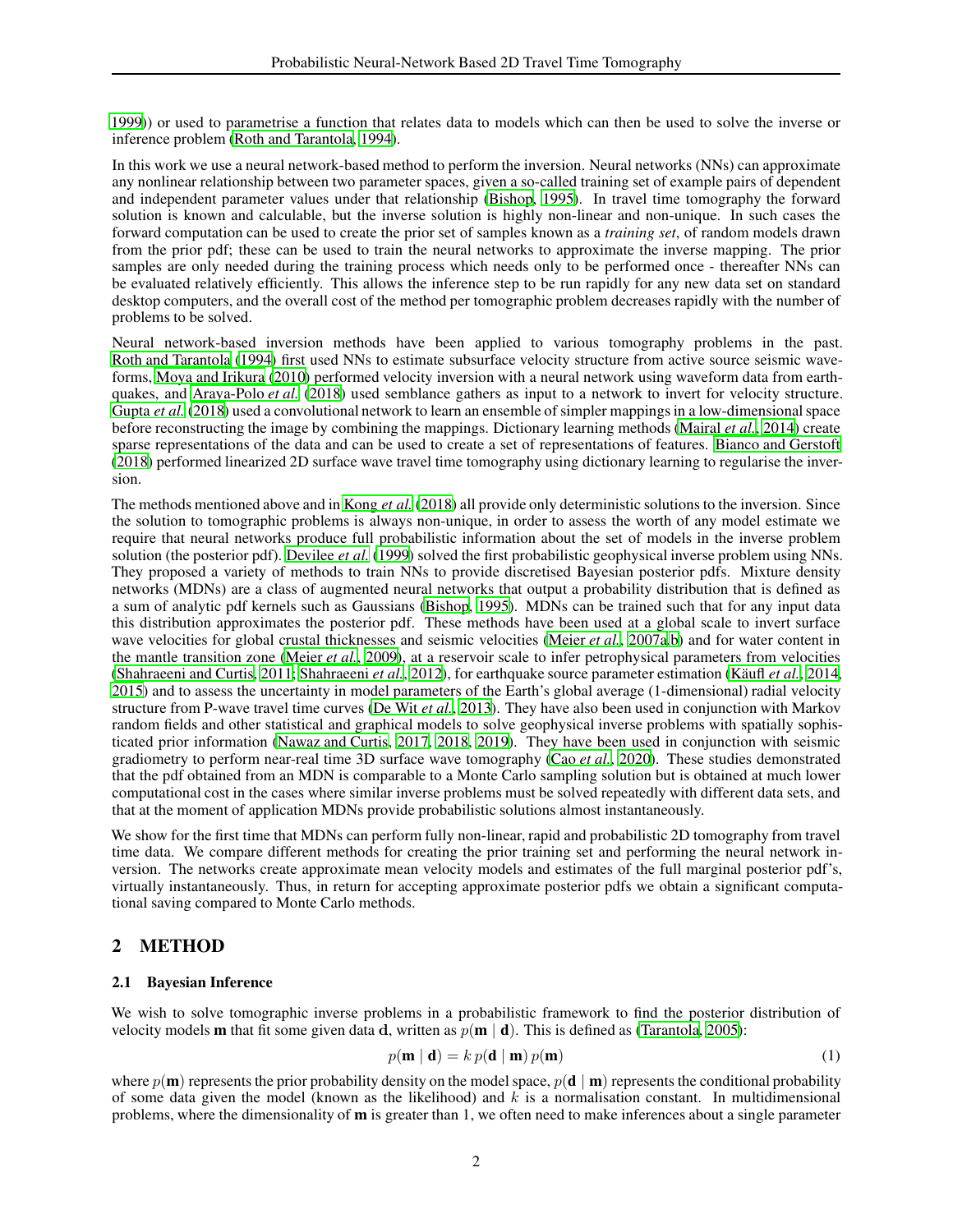with index i and hence must calculate the marginal posterior distribution  $p(m^i | \mathbf{d})$ . This can be obtained by integrating over all parameters  $i$  that are not of interest:

<span id="page-2-2"></span>
$$
p(m^i \mid \mathbf{d}) = \int_{\mathbf{m}_j \neq \mathbf{m}_i} p(\mathbf{m} \mid \mathbf{d}) \, d\mathbf{m}_j
$$
 (2)

In this study we focus on estimating marginal distributions  $p(m^i | \mathbf{d})$ , and posterior trade-offs between pairs of individual parameters.

#### 2.2 Mixture Density Networks

Neural networks are essentially mathematical mappings that emulate the relationship between two parameter spaces. Given a set of N data-model pairs  $\{(\mathbf{d}_i, \mathbf{m}_i) : i = 1, ..., N\}$ , where  $\mathbf{m}_i$  is the model used to generate the data  $\mathbf{d}_i$ under some forward relation, NNs can be trained to model an arbitrary non-linear inverse function from d to some properties of the set of models m. In this paper we use a class of neural networks called mixture density networks, that can be trained to output the probability of any model m given some fixed (measured) data d, written as  $p(\mathbf{m} \mid \mathbf{d})$ . The probability distribution is approximated using a sum (called a mixture) of Gaussians:

$$
p(\mathbf{m} \mid \mathbf{d}) \simeq \sum_{i=1}^{M} \alpha_i(\mathbf{d}) \Theta_i(\mathbf{m} \mid \mathbf{d})
$$
\n(3)

where  $\alpha_i$  is called the mixture parameter that attaches relative importance to each Gaussian kernel, M is the number of Gaussians in the mixture, and  $\Theta_i$  are here defined to be Gaussian kernels with a diagonal covariance matrix given by

<span id="page-2-0"></span>
$$
\Theta_i(\mathbf{m} \mid \mathbf{d}) = \frac{1}{\prod_{k=1}^c (\sqrt{2\pi} \sigma_{ik}(\mathbf{d}))} exp\left\{-\frac{1}{2} \sum_{k=1}^c \frac{(\mathbf{m}_i - \mu_{ik}(\mathbf{d}))^2}{\sigma_{ik}^2(\mathbf{d})}\right\}
$$
(4)

where c is the dimensionality of  $\mathbf{m}$ ,  $\mu_{ik}$  is the kth element of the *i*th kernel in the mixture,  $\sigma_{ik}$  is the standard deviation of the kth diagonal element of the *i*th kernel in the mixture, and both  $\mu_{ik}$  and  $\sigma_{ik}$  are outputs of a trained NN. The network is trained by minimising the negative log likelihood of the pdf in Equation [4,](#page-2-0) equivalent to maximizing the likelihood of the pdf [\(Bishop](#page-18-3), [1995](#page-18-3)). For a more comprehensive general introduction to MDNs we refer the reader to [Bishop \(1995\)](#page-18-3), or to [Meier](#page-19-12) *et al.* [\(2007a\)](#page-19-12) and [Shahraeeni and Curtis](#page-20-3) [\(2011\)](#page-20-3) for detailed descriptions with applications in geophysics.

Network training is performed using gradient-based optimization of the network's internal parameters. The particular trained NN obtained is therefore sensitive to the random parameter initialization and to the network configuration (internal structure). We train an ensemble of multiple networks with different configurations and combine them to give a group of networks - a so-called *mixture of experts*. In theory networks trained independently may make good predictions for different reasons and under different inputs (in our case, data vectors); using a combination of networks therefore often results in better generalisation of performance to unseen data and improves prediction accuracy [\(Dietterich, 2000\)](#page-18-8). We construct the ensemble by a weighted average of network outputs, where each weight is determined by the performance of the associated network on the test data set (or simply *test set*). The posterior probability distribution is thus estimated by

<span id="page-2-1"></span>
$$
p(\mathbf{m} \mid \mathbf{d}) \simeq \sum_{i=1}^{M} \sum_{j=1}^{c} \frac{E_i \alpha_{ij}}{\sum_{k=1}^{M} E_k}(\mathbf{d}) \Theta_{ij}(\mathbf{m} \mid \mathbf{d}) \tag{5}
$$

where  $E_i$  is the negative exponential of the error on the test dataset of the *i*th kernel. The final estimate of probability distribution  $p(m | d)$  contains *cM* Gaussian kernels.

#### 2.3 Model Parametrisation and Traveltime Data

We define the geometry of our tomography problem to be that shown in Figure [1.](#page-3-0) We fix the locations of 18 wave energy sources and receivers (shown in Figure [2\)](#page-3-1), and parametrise the wave speed or velocity across the *Model Volume* within which the forward relationship predicts travel times of the first arriving energy between any sourcereceiver pair. Travel times  $\mathbf{d}_i$  between all possible source-receiver pairs are calculated using an eikonal raytracer [\(Rawlinson and Sambridge](#page-19-20), [2004,](#page-19-20) [2005](#page-19-21)). The traveltimes from the 4 velocity models shown in Figure [2](#page-3-1) are shown in Figure [3.](#page-4-0) Such travel times are used herein to image the velocity structure within the smaller *Image Volume* - wave speeds outside of that area are disregarded and thus constitute nuisance parameters. We use a larger volume to calculate the forward relationship to avoid raypaths travelling along the boundary of the model and causing misleading travel times.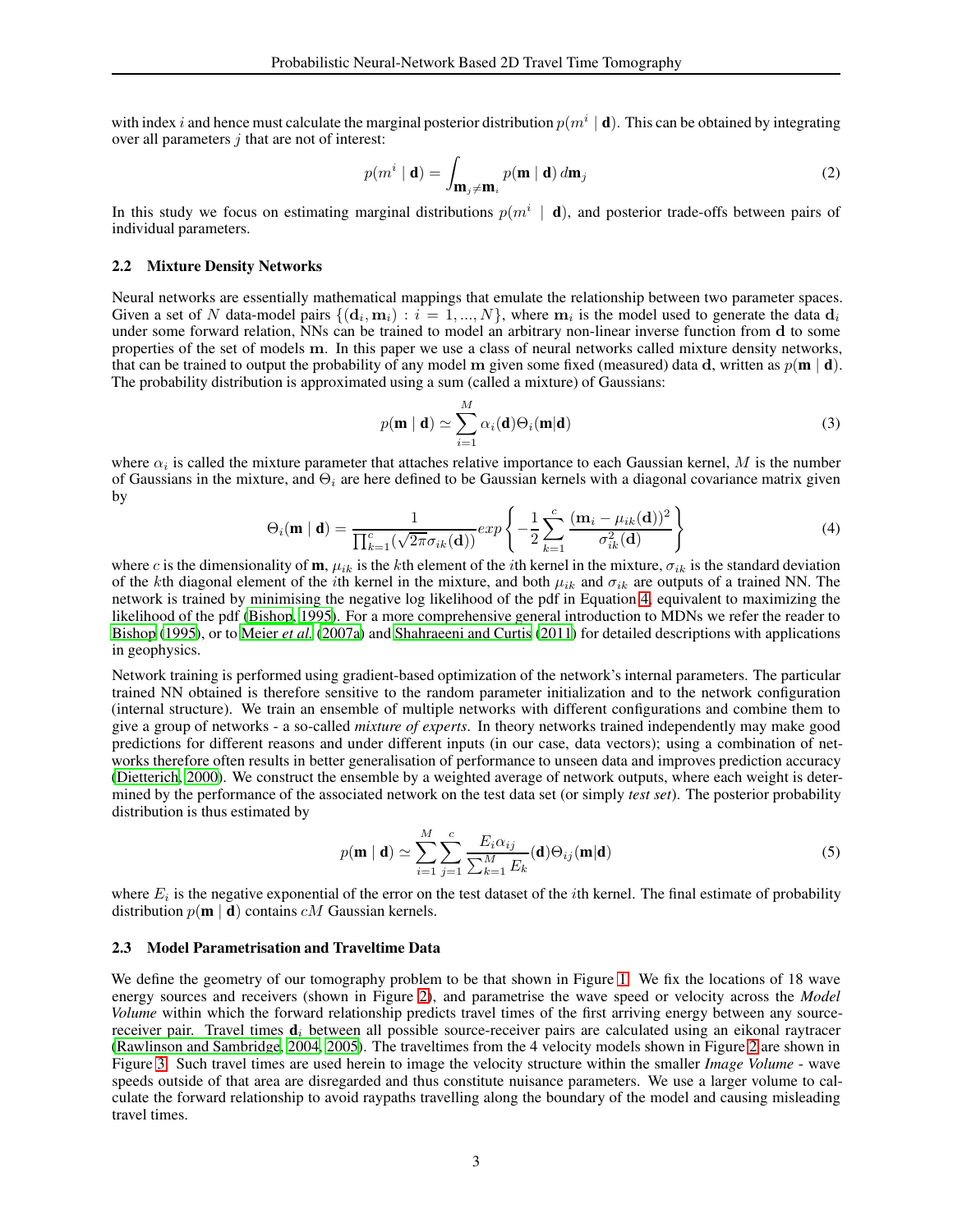

<span id="page-3-0"></span>Figure 1: Geometry of velocity models. Larger model with limits (-8,8) in the X and Y direction is the *Model Volume* within which the travel-times are calculated. The smaller model bounded by a white box with limits (-4,4) in the X and Y direction is the *Image Volume* which we wish to image. White stars represent the location of co-located sources and receivers, between which travel time data are obtained.



<span id="page-3-1"></span>Figure 2: Example velocity models from the 4 training sets that are randomly selected from Uniform distributions on an (a) 8 by 8 grid and (b) 16 by 16 grid, or are randomly selected and then smoothed with a spatial averaging filter on a (d) 8 by 8 grid and (e) 16 by 16 grid. White stars represent the location of co-located sources and receivers. The prior distribution of the training set is shown for one cell in the model given a fixed neighbouring cell for (c) models selected from a Uniform random distribution and (f) similar models after spatial smoothing.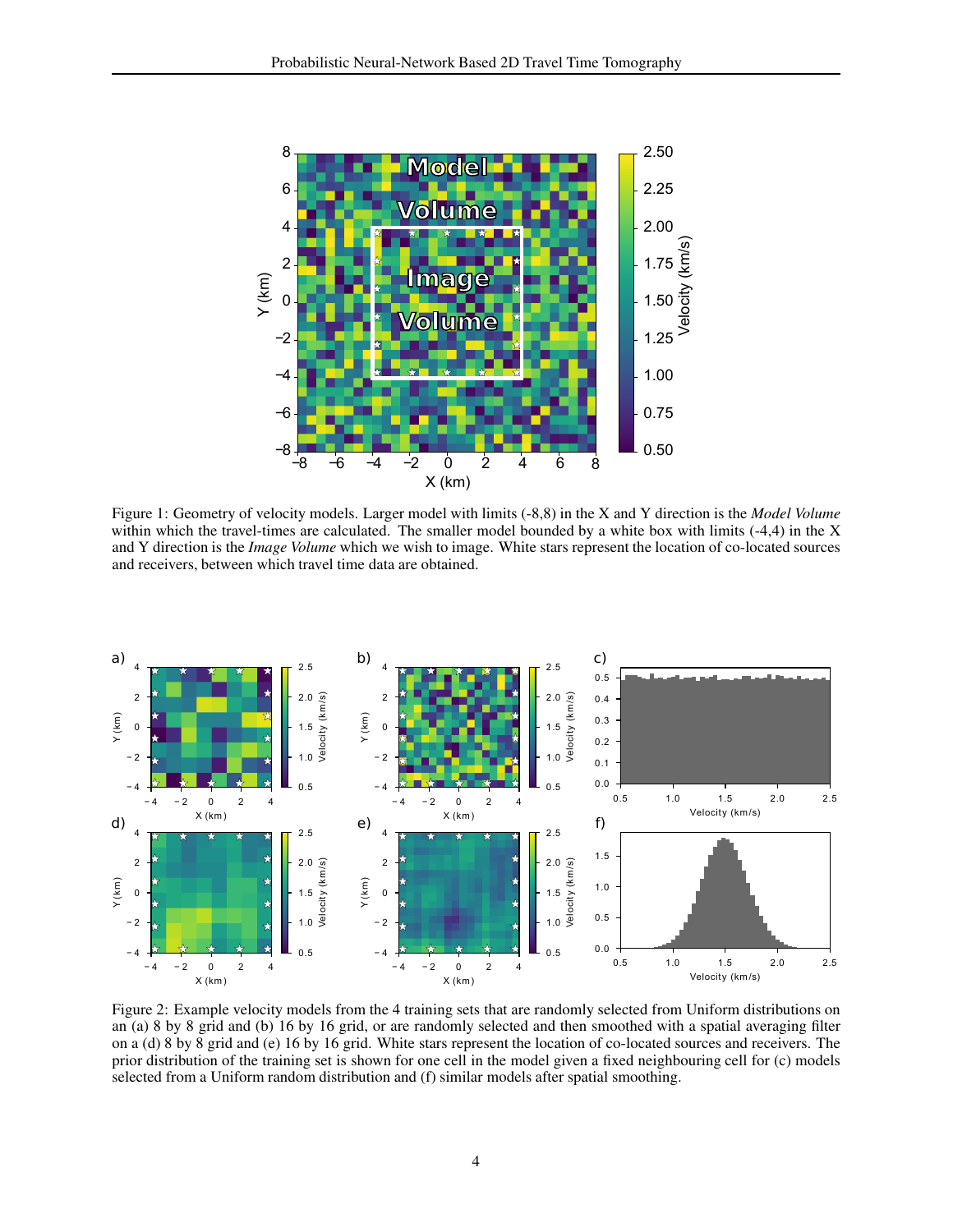

<span id="page-4-0"></span>Figure 3: Corresponding data from the four velocity models in Figure [2](#page-3-1) that are randomly selected from Uniform distributions on an (a) 8 by 8 grid and (b) 16 by 16 grid, or are randomly selected and then smoothed with an averaging filter on a (c) 8 by 8 grid and (d) 16 by 16 grid.

We construct four separate training sets, each of 2.5 million discretised models where each model represents a 2D heterogeneous velocity structure. Two of these training sets are created on an 8 x 8 coarser grid of cells and two are created on a 16 x 16 finer grid of cells within the *Image Volume* (and the same resolution extends throughout the *Model Volume*). Each of the four datasets is created by selecting a random wave speed in each cell independently from the Uniform prior distribution  $U(0.5km/s, 2.5km/s)$ . All models in one finer data set and one coarser data set are then smoothed using a 2D averaging filter window which was square of size 5x5 cells for the finer model and 3x3 cells for the coarser model. Thereafter the velocities are normalised to the same absolute range as the original random models for ease of comparison of results. Then, the travel times between all source-receiver pairs are calculated for all models, in all four training sets (examples are given in Figure [3\)](#page-4-0).

With this method we create training sets with two different amounts and types of prior information. The two sets of random unsmoothed velocity models have relatively weak prior information with no correlations between neighbouring cells. This has the advantage that any type of velocity contrast between neighbouring cells would be consistent with the prior pdf and hence can in principle be imaged using the associate trained network given sufficiently informative data (see below). This is demonstrated by the uniform distribution of the histogram in Figure [2c](#page-3-1) which shows the probability of the velocity of the adjacent cell given that the velocity of the central cell is 1.5km/s. On the other hand this implies that the prior pdf is Uniform over a 64- and 256- dimensional space for the coarser and finer training sets respectively; these spaces are therefore extremely sparsely sampled by the 2,500,000 training set models due to the curse of dimensionality [\(Curtis and Lomax, 2001\)](#page-18-9). This implies that over most of these two spaces the prior pdf is entirely unrepresented by 'proximal' samples.

The two sets of smoothed velocity models embody stronger prior information as the speeds in neighbouring cells are correlated. This is demonstrated in Figure [2f](#page-3-1) where the distribution of possible velocities in adjacent cells given that the velocity of the central cell is 1.5km/s is approximately Gaussian. This means that models with larger velocity contrasts between neighbouring cells are not represented in the training data set and hence will be precluded from inversion results. This may or may not be advantageous depending on the true prior information about the form of the structure being imaged. However, it has the advantage that the effective space (manifold) of models consistent with the prior information is considerably smaller than that for the smoothed models, so that the finite-sized training set may better represent the form of the prior pdf.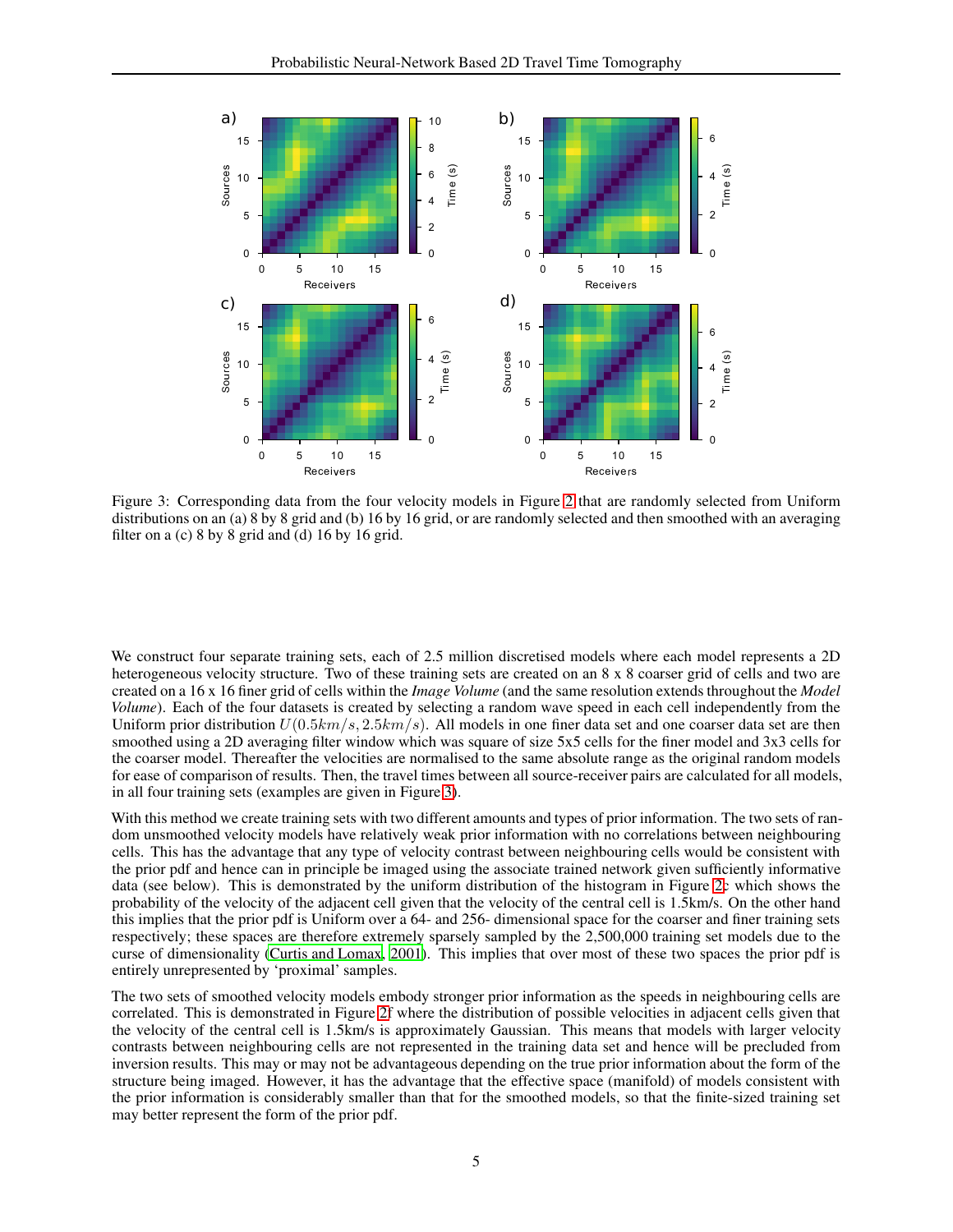# 3 RESULTS

### 3.1 Network Configurations

We train separate MDNs to predict the marginal probability distribution  $p(m^i | \mathbf{d})$  of velocity  $m^i$  in cell i in each of the two sizes of models. For the finer datasets we train 4 MDNs and for the coarser datasets we train 8 MDNs at each location  $i$ . We use different configurations as well as randomly initialised internal network parameters (commonly referred to as weights and biases) for each network because diversity in the ensemble generally leads to better predictions [\(Dietterich](#page-18-8), [2000](#page-18-8)). Appendix A outlines the different network configurations. For each network we use a Gaussian mixture consisting of 15 kernels. The precise number of kernels is not important as long as it is larger than the number required to represent the marginal posterior pdf in each model cell. The network can either reduce the amplitude of the mixture parameter  $\alpha_{ij}$  to close to zero to remove unnecessary kernels, or can combine unnecessary kernels by giving them a similar  $\mu$  and  $\sigma$  to other kernels [\(Bishop](#page-18-3), [1995](#page-18-3)). In practice we found the maximum number of kernels with significant weight used in any mixture was 8.

We also train networks to invert for the full model (velocities in all cells at once) using a single network. In this case we use a convolutional network with 3 convolutional layers followed by 3 fully connected layers and 15 kernels for the Gaussian mixture. We train 10 networks with 5 different network configurations (each configuration is trained twice with random weight initialisation). Layer sizes were selected using the python library hyperopt [\(Bergstra](#page-18-10) *et al.*, [2015\)](#page-18-10) and Appendix A gives further description of the networks used. The same network configurations were trained on all four training sets.

For every training run for each network configuration we use 85% of the training dataset to train the network,  $10\%$ of the dataset as a validation set during training, and 5% as a test set to evaluate the final network once training has finished. The training set is used in the optimisation of network parameters. The parameters are updated iteratively so that the output of the network best represents the training set sample distribution. To avoid over-fitting the network to the data the cost function is also periodically evaluated over the validation set; when the error on the validation set stops decreasing we end the training optimisation. Once all of the networks have been trained we evaluate the final network performance using the test set and sum the networks across the ensemble using equation [5.](#page-2-1)

#### 3.2 Result Evaluation

We tested our trained networks by applying them to synthetic data sets calculated for velocity models created specifically to test the performance of each type of network. The quality of the mean of the inverted probability distributions of 2D velocity models (comprising 1D marginal posterior pdfs in each model cell in the cases where networks were trained for each cell individually) are compared against the true velocity model using the structural similarity index metric (SSIM). This metric is based on 3 relatively independent comparison measurements: luminance, contrast and structure (Appendix B). SSIM can assume values between -1 and 1: a value of 1 indicates the images are identical, 0 indicates no structural similarity and negative values occur when local structure is inverted. SSIM differs from other quality indicators such as mean squared error (MSE) in that it measures the quality of an image in structure and pixel value compared to a ground truth, rather than the absolute squared errors (which often do not mean much to someone who is trying to interpret the resulting images).

We compare the information gain between the prior  $p(m)$  and the posterior  $p(m|d)$  distribution using the Kullback-Leibler (KL) divergence

$$
D_{\mathrm{KL}}\left(p(\mathbf{m}|\mathbf{d}), p(\mathbf{m})\right) = \int_{-\infty}^{\infty} p(\mathbf{m}|\mathbf{d}) \ln\left(\frac{p(\mathbf{m}|\mathbf{d})}{p(\mathbf{m})}\right) dx \tag{6}
$$

where a higher  $D_{\text{KL}}$  indicates that the posterior pdf has gained information over the prior and  $D_{\text{KL}} = 0$  occurs when the two distributions are the same. This can be used as an indication of the effectiveness of the network: if  $D_{\text{KL}}$  is close to 0 then the network has been able to learn little, if anything at all, from the data.

#### 3.3 Prior

To show the effect of the prior on our models we inverted synthetic data for the three velocity models shown in Figures [4a](#page-7-0) and [5a](#page-8-0) using networks trained with weak prior information (unsmoothed training models) in Figure [4](#page-7-0) and those trained with stronger prior information (smoothed models) in Figure [5.](#page-8-0) The test models were defined on a grid finer than our training sets on a 32x32 grid, which is finer than either of our training sets; this ensures that we evaluate the networks using models that are outside the range of those used for training. For all test models it is clear that with stronger prior information the networks better resolve the velocity structure, shown generally by the much higher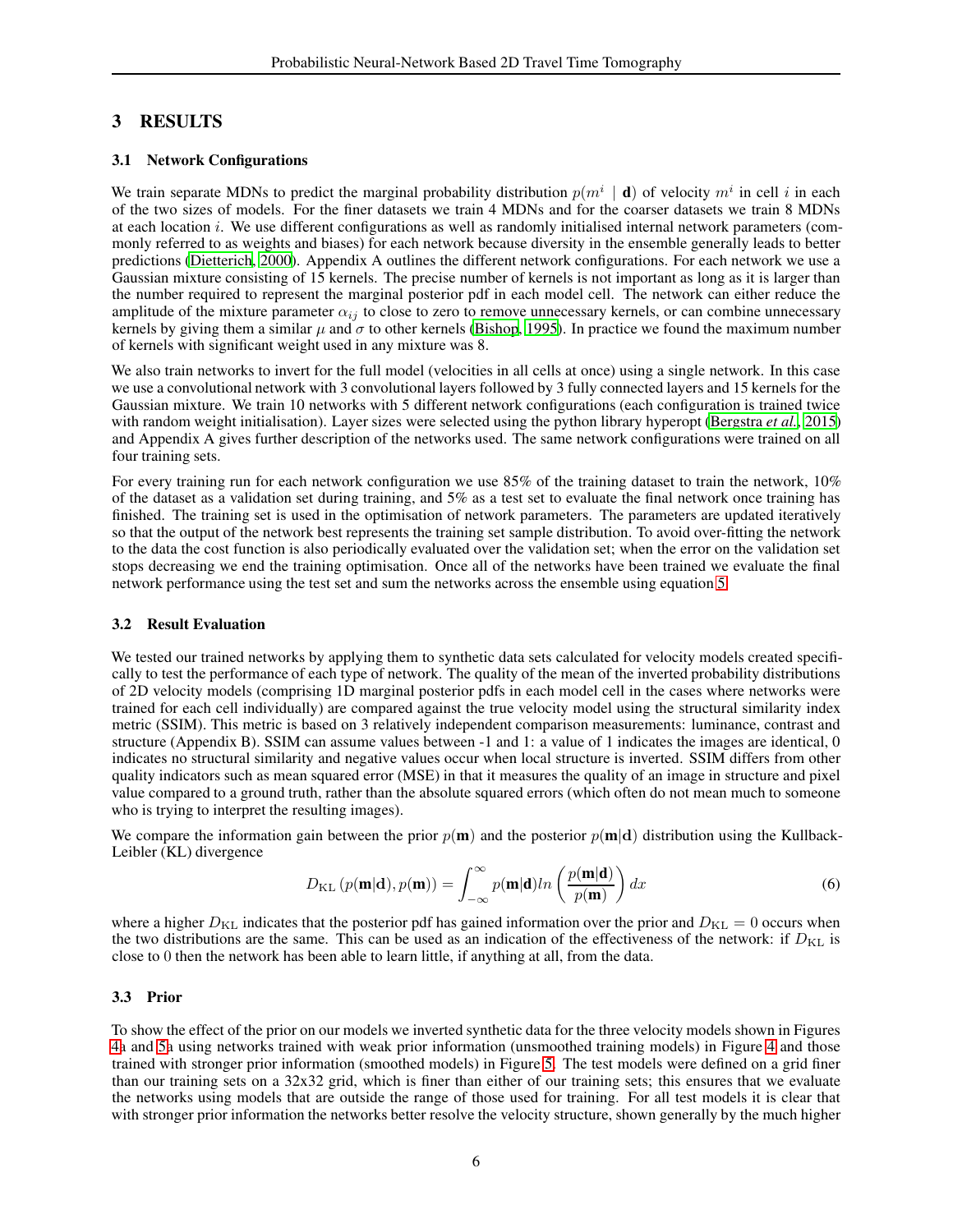SSIM values in Figure [5b](#page-8-0) and [5c](#page-8-0) compared with the corresponding values in Figure [4b](#page-7-0) and [4c](#page-7-0). This is true even though the test models contradict the stronger prior information: they all contain structures that are not smooth.

The velocity model in the left-hand column has a background velocity (cells surrounding the central anomaly) equal to the mean of the prior pdf and a circular low velocity, and is estimated well in both inversions using weaker prior information training sets (Figure [4\)](#page-7-0). However, even a small increase in complexity in velocity models gives poor inversion results as shown by the central column of velocity models. For these, all the velocities are increased compared to the left column, and in particular the background velocity is increased away from the mean of the prior. In this case the networks with weaker prior information are unable to recover much, if any, of the true structure. If stronger prior information is included in the training set the networks accurately predict a larger variety of velocity models. The true structures of the two circular models in Figure [5](#page-8-0) are closely reproduced in the inversion. Sharp contrasts in velocity in the true model are translated to more gradual changes in velocity in the estimates (for both grid sizes) due to the smoothness in the prior pdf. Despite this, the SSIM values show that results are very well correlated with the true model. For the more geologically reasonable model in the right column of Figure [5](#page-8-0) which includes a structure that might be generated by a fault, networks trained using stronger prior information on both grid sizes produce models that are nearly identical to the true model. Even though the true model contains a sharp contrast boundary, the inverted models still contain a (slightly smoother) version and the overall structure of the true image is maintained.

The effect of stronger prior information is shown in the posterior pdfs in Figure [6.](#page-9-0) We display the posterior marginal pdfs at three locations indicated in the upper right hand model in Figure [4a](#page-7-0): a location in the high velocity zone (triangle), the low velocity zone (circle), and at the edge of the sharp contrast where the inversion struggles to image correctly (star). The KL divergence values are shown above the corresponding posterior marginal pdf. The most striking feature is the much higher KL values for the networks trained with the stronger prior information (rows b and d) indicating a larger information gain in the posterior pdf compared to the prior pdf than is obtained when training with Uniformly random models. In fact, the low KL values for the latter cases imply that nearly no information was gained from the data, and even though a rough approximation of the mean can be found the uncertainties on those values remain large.

# 3.4 Model Resolution

Our networks are trained on two sizes of grid cell, a coarser 8 x 8 grid and a finer 16 x 16 grid. Figures [4](#page-7-0) and [5](#page-8-0) show the results for varying grid size. Training on the finer grid induces a factor of 4 more parameters to estimate from the same data. This means that a larger training set size would be needed to sample the increase in image dimensionality. It would be impossible to sample densely the 256-dimensional space spanned by a 16 x 16 grid, but as our examples show, the networks are still able to invert for some basic structural information (Figure [4c](#page-7-0)). When we train our networks with a stronger prior pdf we reduce the effective dimensionality of our problem by introducing a relationship between neighbouring pixels: essentially all prior models and hence most posterior models lie on a significantly lower dimensional manifold that is embedded with the 64- or 256- dimensional spaces. In that case we can obtain reasonable estimates of the true velocity models regardless of grid size (Figure [5c](#page-8-0)).

# 3.5 Type of network

For each of the four training sets we trained networks in two different ways. First we trained separate networks to estimate marginal pdf's in each cell so that each network has fewer parameters  $(\alpha_{ij}, \mu_{ij}, \sigma_{ij})$  to estimate. Note that this does not reduce the dimensionality of the overall problem as each velocity cell in the model contributes to the travel time values, and the velocity in any cell depends on the cells surrounding it even if we do not directly invert for them within the same network. It is important to remember that in this case we do not obtain explicit information about trade-offs between neighbouring cells. Those trade-offs are already integrated into the marginal pdf's in equation [2.](#page-2-2)

We also trained networks to invert for slowness in every cell of the model at once. This increases the number of parameters that the network must estimate but as a result the trade-off between velocity values in adjacent cells can be explored. Examples of the joint marginal pdfs from the central model in Figure [4a](#page-7-0) are shown in Figure [7:](#page-9-1) the 2D pdfs show few signs of non-linearity, and virtually no indication of the trade-offs that one would expect between velocities in neighbouring cells. This indicates that the results of these networks are unlikely to provide reliable uncertainties.

For models on a coarser grid (Figures [4](#page-7-0) and [5](#page-8-0) rows b and d), networks perform similarly when using the single cell networks or the full model networks. For models trained on a finer grid, the full model networks perform significantly better than the single cell network as shown in Figure [4.](#page-7-0) This is almost certainly because the dimensionality of the problem when training single-cell networks is too large, but by giving the network information about the velocities in neighbouring cells it can better resolve the velocities. This difference is less noticeable when using stronger prior information (Figure [5b](#page-8-0) and [5d](#page-8-0)).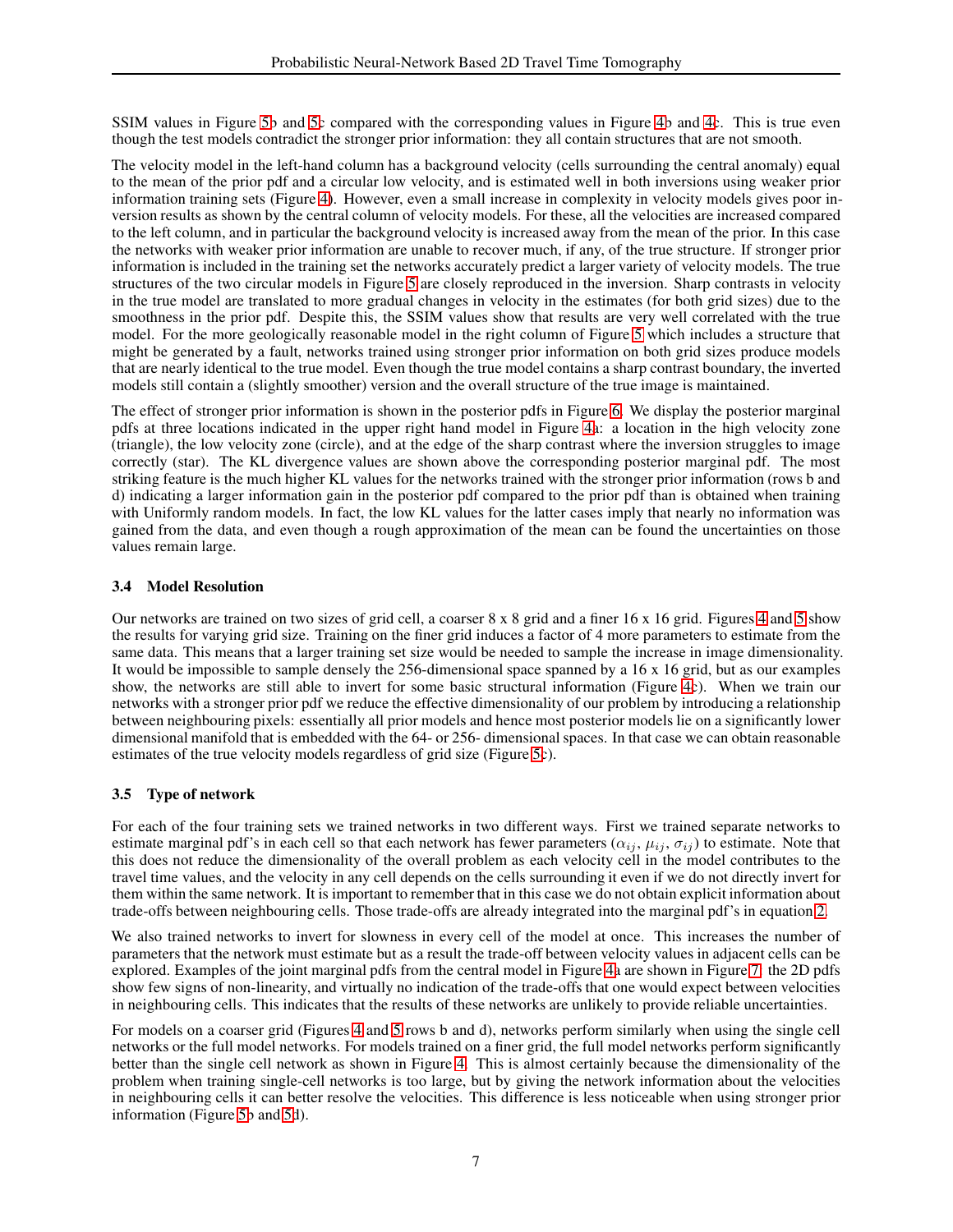

<span id="page-7-0"></span>Figure 4: (a) True velocity models. Using a randomly generated training set drawn from a Uniform distribution, mean velocities from separate-cell MDN inversions for (b) an  $8 \times 8$  model and (c) a 16  $\times$  16 model, and from full-model MDN inversions for (d) an  $8 \times 8$  model and (e) a 16 x 16 model. The corresponding SSIM values are shown above each result (see Appendix B for definition of SSIM).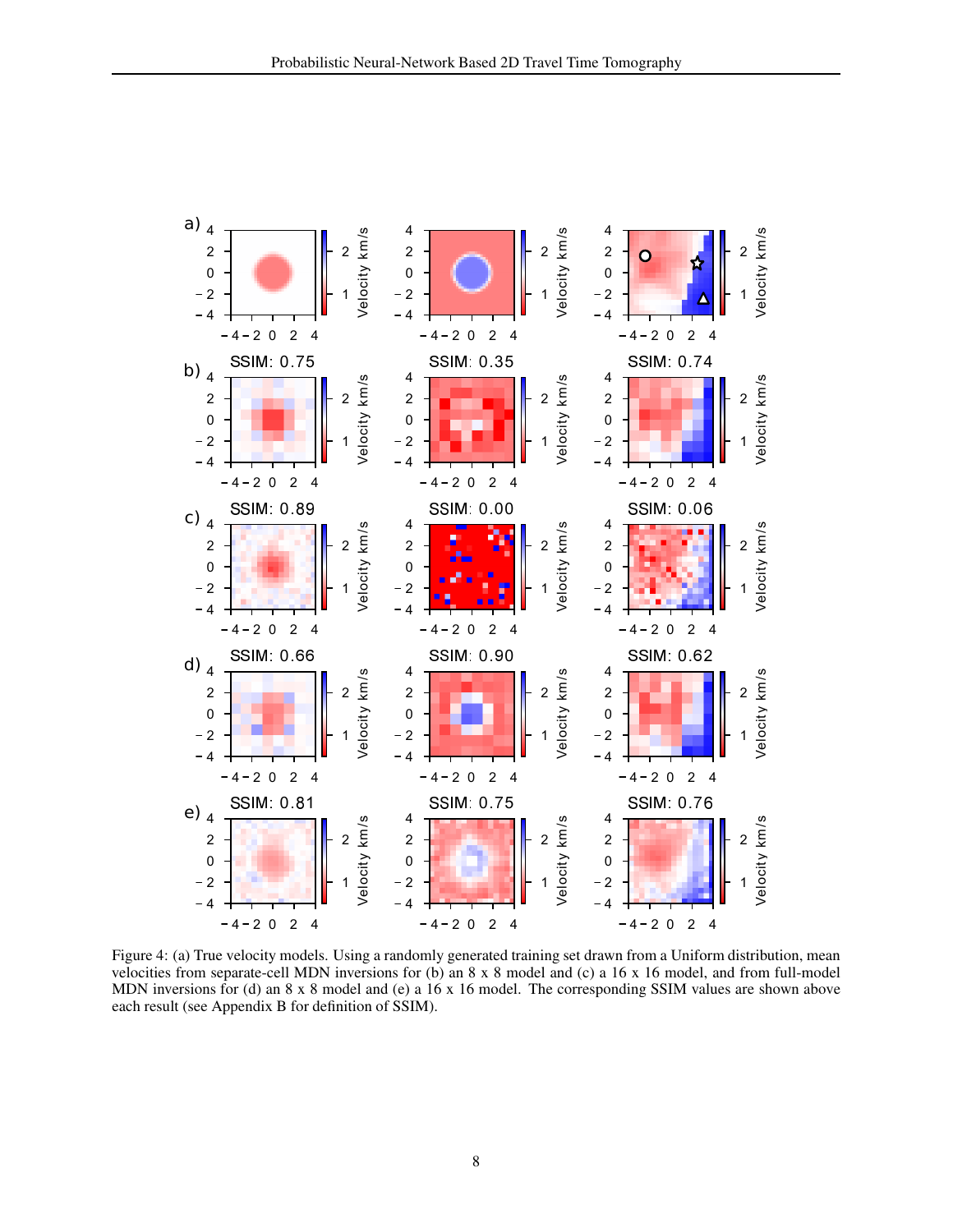

<span id="page-8-0"></span>Figure 5: (a) True velocity models. Using a training set with spatially smoothed velocities, mean velocities from separate-cell MDN inversions for (b) an  $8 \times 8$  model and (c) a 16 x 16 model, and from full-model MDN inversions for (d) an  $8 \times 8$  model and (e) a 16 x 16 model. The corresponding SSIM values are shown above each result (see Appendix B for definition of SSIM).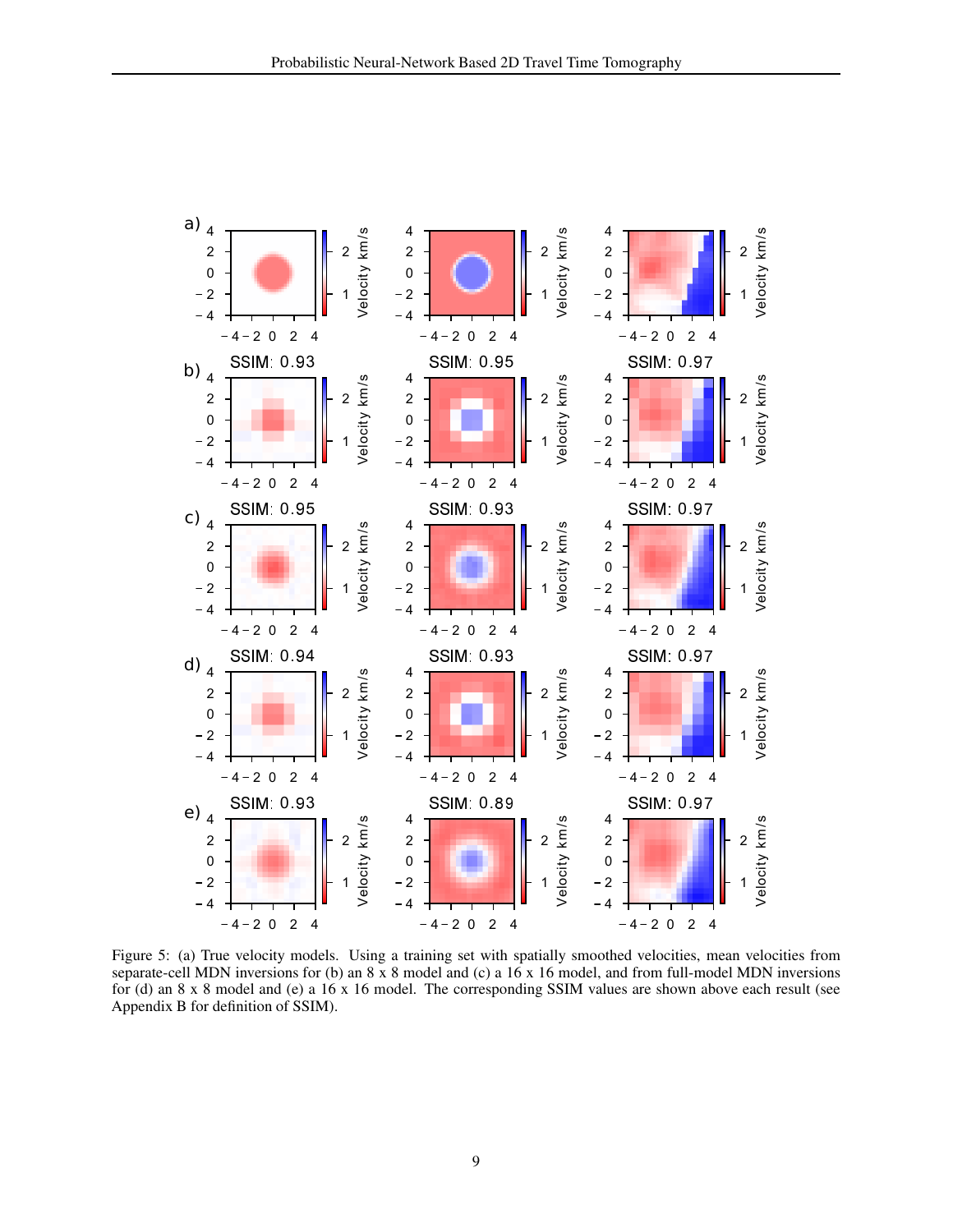

<span id="page-9-0"></span>Figure 6: Posterior pdfs (blue curves) compared to the prior pdfs (red curves) for the 16 x 16 grid models for three locations shown in the top-right model of Figure [4:](#page-7-0) circle (left), star (middle), triangle (right). The rows show results from: (row 1) Separate-cell MDN's using Uniformly random training dataset. (row 2) Separate-cell MDN's using the smoothed training dataset. (row 3) Full-model MDN using Uniformly random training dataset. (row 4) Full-model MDN using the smoothed training dataset. The mean of the posterior is shown by the blue solid line and the true velocity value by a black dashed line. Corresponding KL divergence values are shown above each result.



<span id="page-9-1"></span>Figure 7: Joint pdfs comparing the a pixel inside the velocity high of the central model in Figure [4a](#page-7-0). Velocity 1 is the velocity of a cell in the centre of the velocity high. Velocity 2 is the velocity of a cell a) in the background velocity, (b) at the centre of the velocity high (not the same cell as Velocity 1) and (c) at the edge of the velocity anomaly.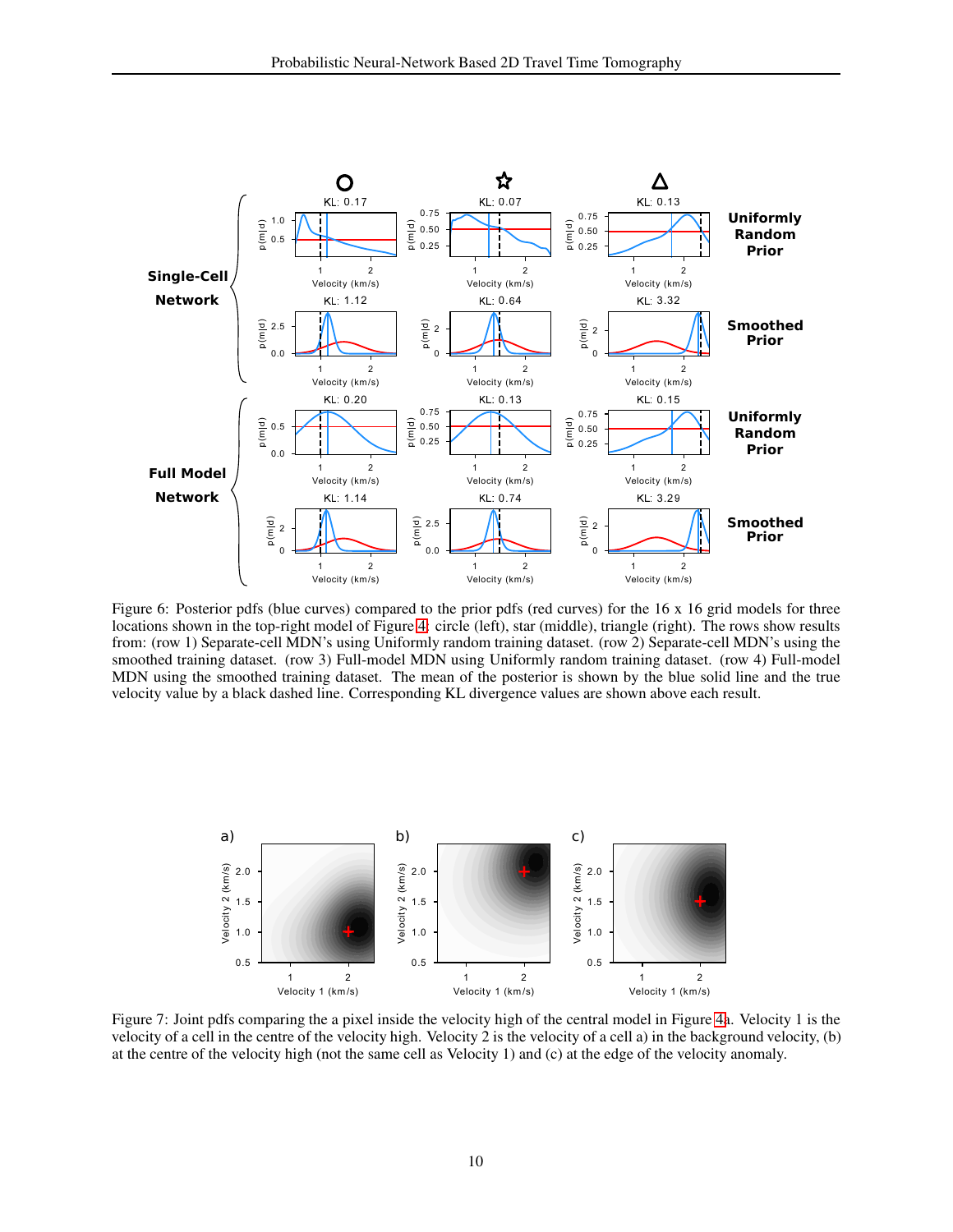### 3.6 Uncertainty Loops

A key problem in the field of nonlinear inversion is that there are no standard solutions to which estimated posterior pdf's can be compared in order to verify their quality. In almost all papers that use synthetic tests to assess competing methodologies in high-dimensional problems, the main criterion applied is whether the mean or maximum-likelihood model fits the real (true synthetic) model that was used to generate the synthetic data. This provides no test at all on the rest of the pdf and indeed there is no reason why the mean *should* match the true model in unknown problems - the mean may even be a zero-probability solution (one precluded by the data) [\(Tarantola, 2005\)](#page-20-5). The maximum likelihood (or maximum posterior probability) model is an alternative, but usually an extremely volatile statistic of pdf solutions since those solutions are necessarily formed by focusing across the whole pdf rather than simply on its modes. We therefore require some independent property of posterior pdfs, the existence of which we can use to assess their veracity.

Loops or halos of high uncertainty have been shown to exist in solutions to all travel time tomography problems around anomalies with a spatially sharp and strong contrast in velocity compared to their surroundings [\(Galetti](#page-19-3) *et al.*, [2015\)](#page-19-3). Uncertainty loops exist due to non-linear aspects of wave physics and represent uncertainty in the *shape* of such anomalies. They are observed most clearly in fully non-linearized tomographic inversion problems in which rays, velocities and travel times are all varied in concert for each sample considered. We can therefore use the existence of loops in posterior uncertainty as a criterion to check their quality in models with strong and spatially sharp contrasts.

Figure [8](#page-11-0) shows the standard deviations (bottom row) for the results of networks trained on an 8 x 8 grid. Only the networks trained using the training set of Uniformly random velocities (Figure [8f](#page-11-0) and h) exhibit signs of an uncertainty loop. We include the mean (middle row) for comparison of the shape of the velocity anomaly to the loop that surrounds it. The difference between the two priors is clear when comparing Figures [8f](#page-11-0), [8g](#page-11-0) and [8h](#page-11-0): for a smoothed prior (Figure [8g](#page-11-0)) the maximum uncertainty is predicted to be in the centre of the anomaly as opposed to the other two images where the uncertainty is lowest at the centre of the anomaly and highest on the margins as expected. However, when inverting for the full-model in a single network (Figure [8h](#page-11-0)) the loop is not as well defined as in Figure [8f](#page-11-0). Together with the lack of clear trade-off relations in Figure [7](#page-9-1) this is evidence that the full-model inversions are less robust than single-cell inversions: as the networks invert for many more parameters at once, they appear not to have been trained so as to fully represent the correct physics of the tomography problem.

The separate-cell networks (one network trained for each cell in the velocity model) allow us to estimate the full marginal posterior probabilities for all cells in the model, and these posterior distributions show how the network represents uncertainty. We show the pdfs for 3 points in the model: inside the velocity anomaly (star), at the edge of the anomaly (triangle), and in the background velocity (circle), where the locations are shown in Figure [8a](#page-11-0). We can see for the 8 x 8 model using the Uniformly random training set (Figure [9a](#page-12-0) and c) the posterior pdf at the edge of the anomaly has a larger uncertainty indicating that the range of possible velocities spans the velocity of the anomaly and that of the background velocity. This is expected at the edge of an anomaly, the boundaries of which are uncertain: the cells could either be inside or outside of the anomaly, and could therefore assume values of the anomaly (low velocity) or the background model (high velocity). This is the maximum range of velocities expected across the model, hence the largest uncertainties should be around anomaly edges [\(Galetti](#page-19-3) *et al.*, [2015\)](#page-19-3).

We do not see uncertainty loops in any model trained on the smoothed models. This makes sense because by imposing prior information that the model is relatively smooth we have removed the possibility to include the effect of spatially sharp contrasts between anomalies and the background velocity model, precluding the types of physical trade-offs that create uncertainty loops. This is represented in the pdfs (Figure [9b](#page-12-0) and d) where the uncertainty is much smaller than in (a) and (e) and where there is no noticeable increase in uncertainties at the boundary of the anomaly. Note that there is again a larger information gain for the results from the smooth training set as shown by the KL divergence values.

# 3.7 Realistic Velocity Models

Figures [10](#page-13-0) and [11](#page-14-0) show the results when applying the trained networks to other types of structures that might be encountered in geophysical or non-destructive testing applications. Figure [10](#page-13-0) shows results using Uniformly random training set, whereas Figure [11](#page-14-0) shows the equivalent results obtained using the smoothed training set. The models inverted on a coarser grid produce reasonable estimates of the velocity models using either prior pdf, however for the smoothed prior all the models, regardless of grid size, are recovered fairly well. Figure [12](#page-15-0) shows the uncertainty maps for a coarse grid model trained using both types of prior information and inverted using the separate-cell MDN models. When inverting the models with a Uniformly random prior (Figure [12b](#page-15-0)) the uncertainty maps show a higher uncertainty at the anomaly interfaces (as expected by analogy with the uncertainty loops above), thus helping to define uncertainty in the model geometry, whilst the results from the smooth prior miss this extra information.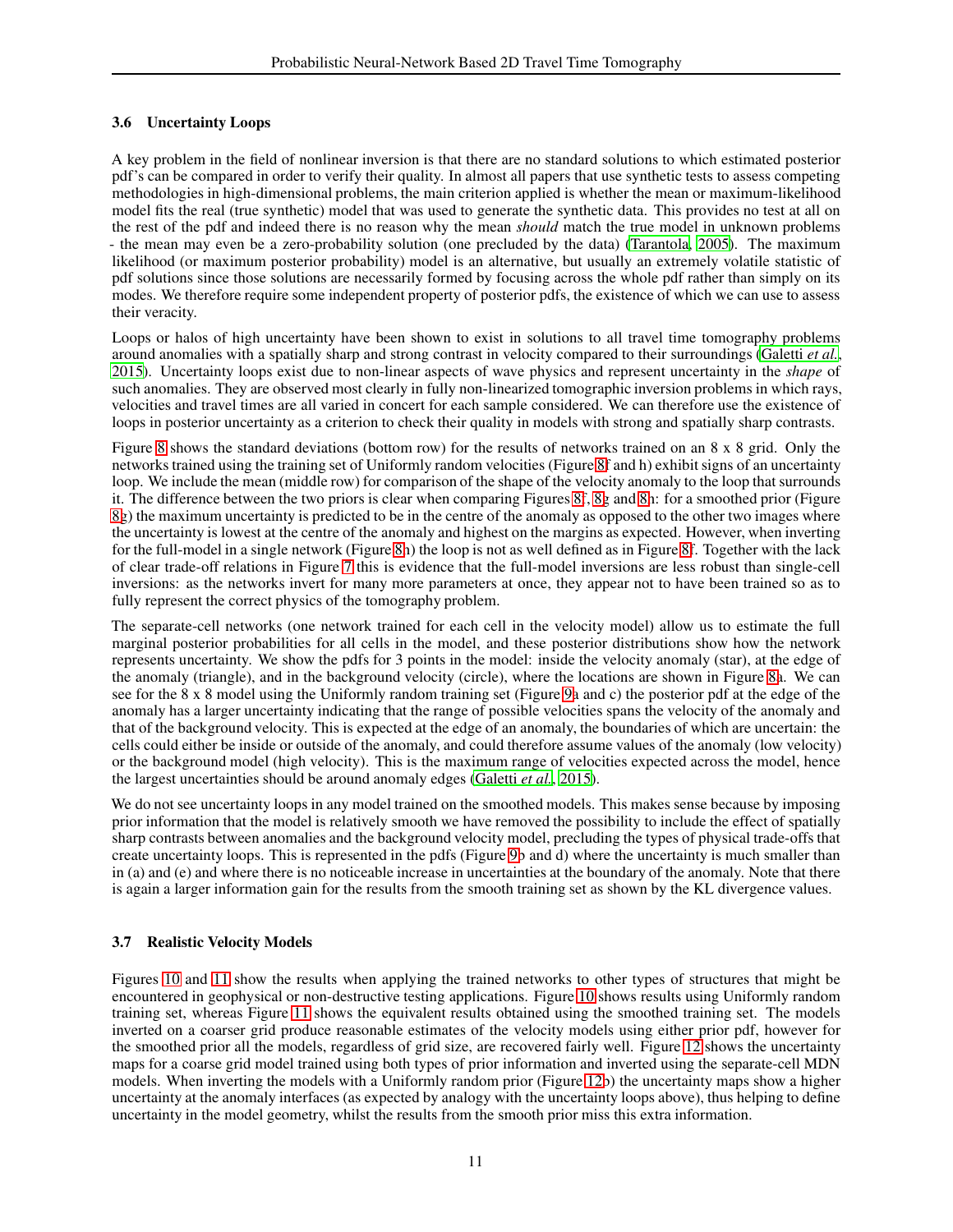

<span id="page-11-0"></span>Figure 8: (a) True velocity model. For a separate-cell MDN, using a training set from a Uniformly random distribution, results shown are (b) mean velocities and (f) corresponding standard deviations. Using the same type of network with a training set of spatially smoothed velocities we obtain (c) mean velocities and (g) standard deviations. For a fullmodel MDN, using a training set from a Uniformly random distribution we obtain (d) mean velocities and (h) standard deviations. Using the same type of network with a training set of smoothed velocities we obtain e) mean velocities and (i) standard deviations.

# 4 DISCUSSION

We compared different methods of mixture density network inversions to estimate tomographic posterior probability density functions. When using datasets with little prior information (Figure [2a](#page-3-1) and [2b](#page-3-1)) the networks struggle to estimate more than the simplest of velocity models: due to the curse of dimensionality it is simply not possible to provide a sufficient density of prior samples on which to train the MDN. Including stronger prior information in our examples by training on smoothed velocity models (Figure [2d](#page-3-1) and [2e](#page-3-1)) improves inversion results, although the networks are no longer able to image sharp velocity contrasts, nor estimate uncertainty in the shapes and locations of spatially sharp velocity anomalies, as information about such models is not contained in the training set. Our tests indicate that the prior pdf is the most important factor in improving a network performance since it restricts both the training set and inversion results to a more constrained (effectively lower-dimensional) manifold embedded within the high-dimensional parameter space. This manifold is more densely sampled than the full space thus improving network training and performance. All test models inverted using the stronger prior information give higher SSIM and KL divergence values compared to those using weaker priors, regardless of grid size or how many pixels were inverted with each network. Also, the two circular anomalies in Figure [5](#page-8-0) are symmetrical and this symmetry is also shown in all of the smooth-prior inversion results which is not seen in the Uniform-prior results in Figure [4.](#page-7-0) Nevertheless, we show that when imposed prior information is false (if the true model is rough but the prior precludes such models) then uncertainty results will be compromised as in Figure [8g](#page-11-0) and [8i](#page-11-0). It should be noted that neither of the training sets created in this study are fully representative of the true Earth. In reality actual geophyisical features of the Earth are neither uniformly random or smoothed, but dependant on geological charateristics that can include smooth variations or shar boundaries. the results in Figures [10](#page-13-0) and [11](#page-14-0) show that different structures not seen in the training set can be recovered using this neural network method. However, a clearly advantageous strategy for the future of neural network tomography is to invest effort in finding and using more sophisticated, and correct prior information [\(Curtis and Wood,](#page-18-11) [2004\)](#page-18-11). Recent efforts in this direction include [Walker and Curtis](#page-20-6) [\(2014a\)](#page-20-6) who use expert elicitation to constrain prior multi-point geostatistics, [Mosser](#page-19-22) *et al.* [\(2018\)](#page-19-22) who use neural networks to parametrise geological prior information,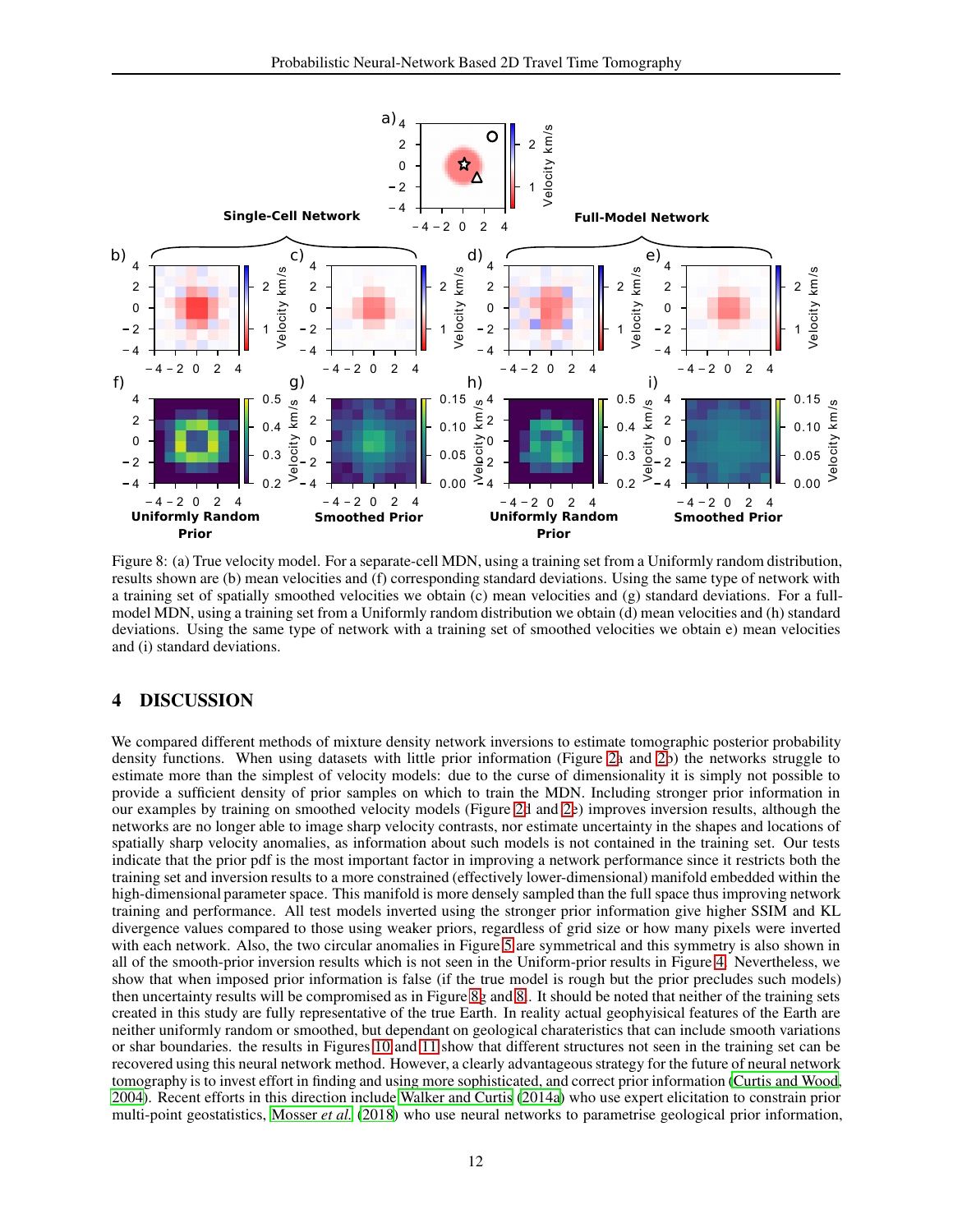

<span id="page-12-0"></span>Figure 9: Posterior pdfs (blue curves) compared to the prior pdfs (red curves) for the 16x16 grid models for three locations shown in the true model of Figure 8: circle (left), star (middle), triangle (right). The rows show results from: (Row 1) Separate-cell MDN's using Uniformly random training dataset. (Row 2) Separate-cell MDN's using the smoothed training dataset. (Row 3) Full-model MDN using Uniformly random training dataset. (Row 4) Full-model MDN using the smoothed training dataset. The mean of the posterior is shown by the blue solid line and the true velocity value by a black dashed line. Corresponding KL divergence values are shown above each result.

and Nawaz and Curtis (2017, 2018, 2019) who use Markovian models and variational methods with embedded neural and mixture density networks to combine geological and geophysical information; these various directions appear to be strategically important for the future of this field.

We illustrate the differences in the KL divergence values in Figure 13. The top graph shows histograms of KL values obtained when networks are applied to all synthetic test data for the four different prior and network training types for the  $8 \times 8$  grid model, and the bottom graph is similar but for  $16 \times 16$  models. Both plots confirm that training with a stronger prior increases the information gain in the posterior as was indicated in Figure 6. Notice that this is not necessarily an intuitively obvious result: if prior information is weaker or less informative, we might expect the data to add relatively more information, compared to the case where prior information is stronger. We therefore suspect that this result indicates that we simply can not train the MDN's in the case of weaker prior information and sparser training examples; even though by adding stronger prior information we should *decrease* the relative value of the data, this effect is out-weighed by the fact that we can better train the network and thereby extract *more* information from data.

The effect of increasing the number of cells in the model is also clearly highlighted: Figure 13a has higher KL values than Figure 13b. Interestingly, both plots show that training using a full-model inversion slightly increases the KL divergence, implying that the networks are making use of the relationship between adjacent pixels to better constrain the posterior pdfs.

#### 4.1 Inference limits

When creating the training dataset we set hard bounds on the grid cell velocities, thus limiting the range of velocity models that should be found using the trained networks. Figure 14 shows the inversion of a model at the limits of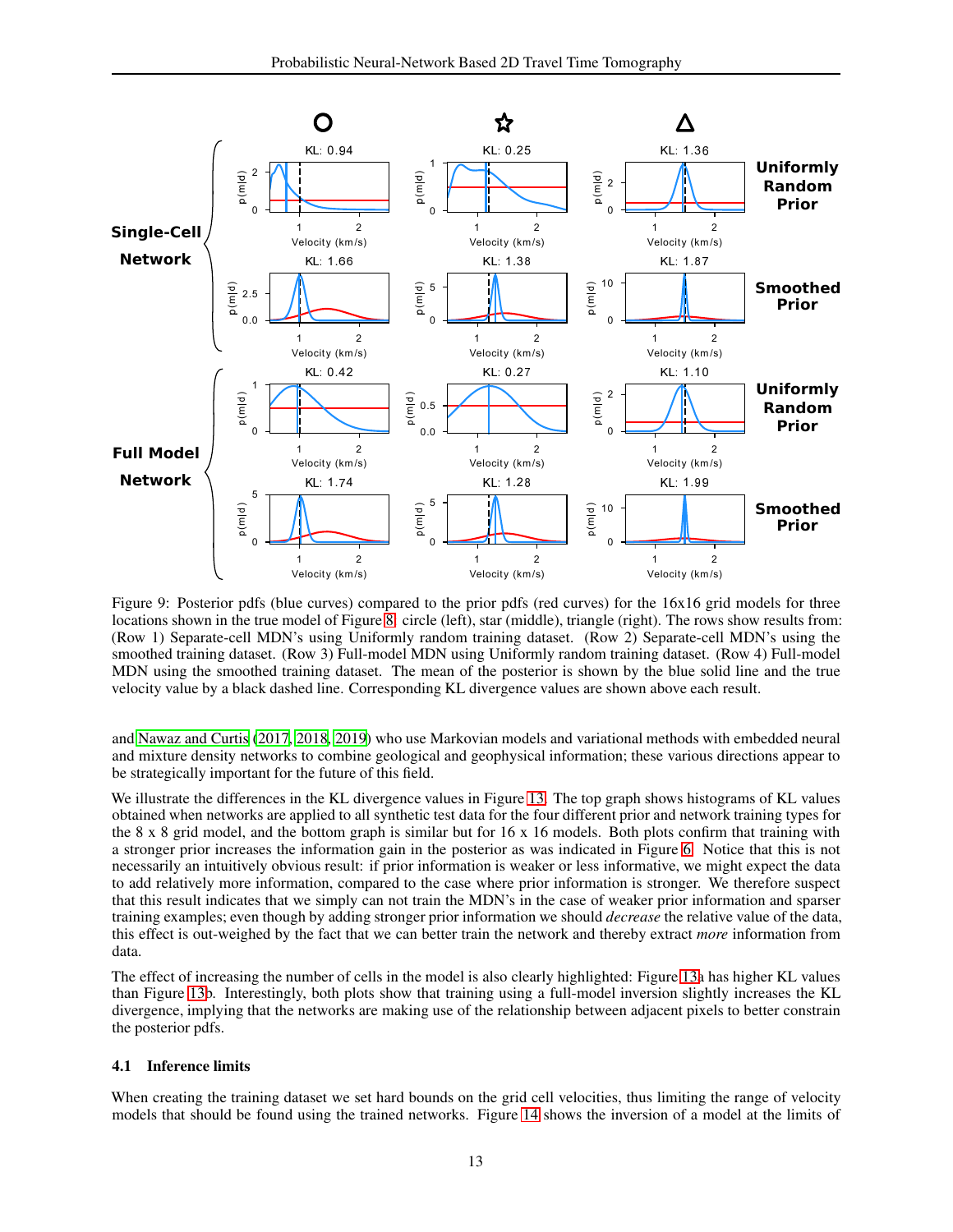

<span id="page-13-0"></span>Figure 10: (a) True velocity models. Using a random generated training set from a Uniform distribution, mean velocities from separate-cell MDN inversions for (b) an  $8 \times 8$  model and (c) a 16  $\times$  16 model, and from full-model MDN inversion for (d) an  $8 \times 8$  model and (e) a  $16 \times 16$  model. The corresponding SSIM values are shown above each result (see Appendix B for definition of SSIM).

all training datasets. The middle row shows results when using the Uniformly random training dataset: none of the inversions give reliable results. Although the network trained to invert the full model at once performs slightly better, all networks produce extremely poor results. This is expected as the velocity model has a background velocity at the lower limit of the training sets,  $0.5km/s$  and an anomaly at the upper limit,  $2.5km/s$ . This is an extreme example that is not likely to have proximal samples in the training set, therefore the results are expected to be poor.

The same model lies outwith the dataset with a stronger prior as well, but networks appear to recognise that there is a velocity anomaly. However, since the prior dataset used is smoothed, strong contrasts are precluded and none of the networks give accurate velocity information, despite being able to represent the geometry of the structure.

#### **4.2 Inversion Speed**

As this is a prior sampling method the training dataset must be created in advance. It took  $t_{prior} = 11$  hours, to create the training dataset of 2.5 million samples using 5 CPUs on a Dell PowerEdge R820. However, this only needs to be done once; even if more prior information becomes available we may be able update our prior using the *prior replacement* method of Walker and Curtis (2014b) or the resampling method of Sambridge (1999) rather than calculating entirely new training examples.

In this work each network took between 1-2 hours to train (converge) using 16GB of RAM over 2 NVIDIA TITAN X GPUs. For the 8 x 8 grid models with an ensemble of 8 networks when training the network for each grid cell separately, we required  $8 \times 8 \times 8 = 512$  networks in total and for the 16 x 16 models with an ensemble of 4 networks we required  $16 \times 16 \times 4 = 2048$  networks. However, the training of each network is independent of others so the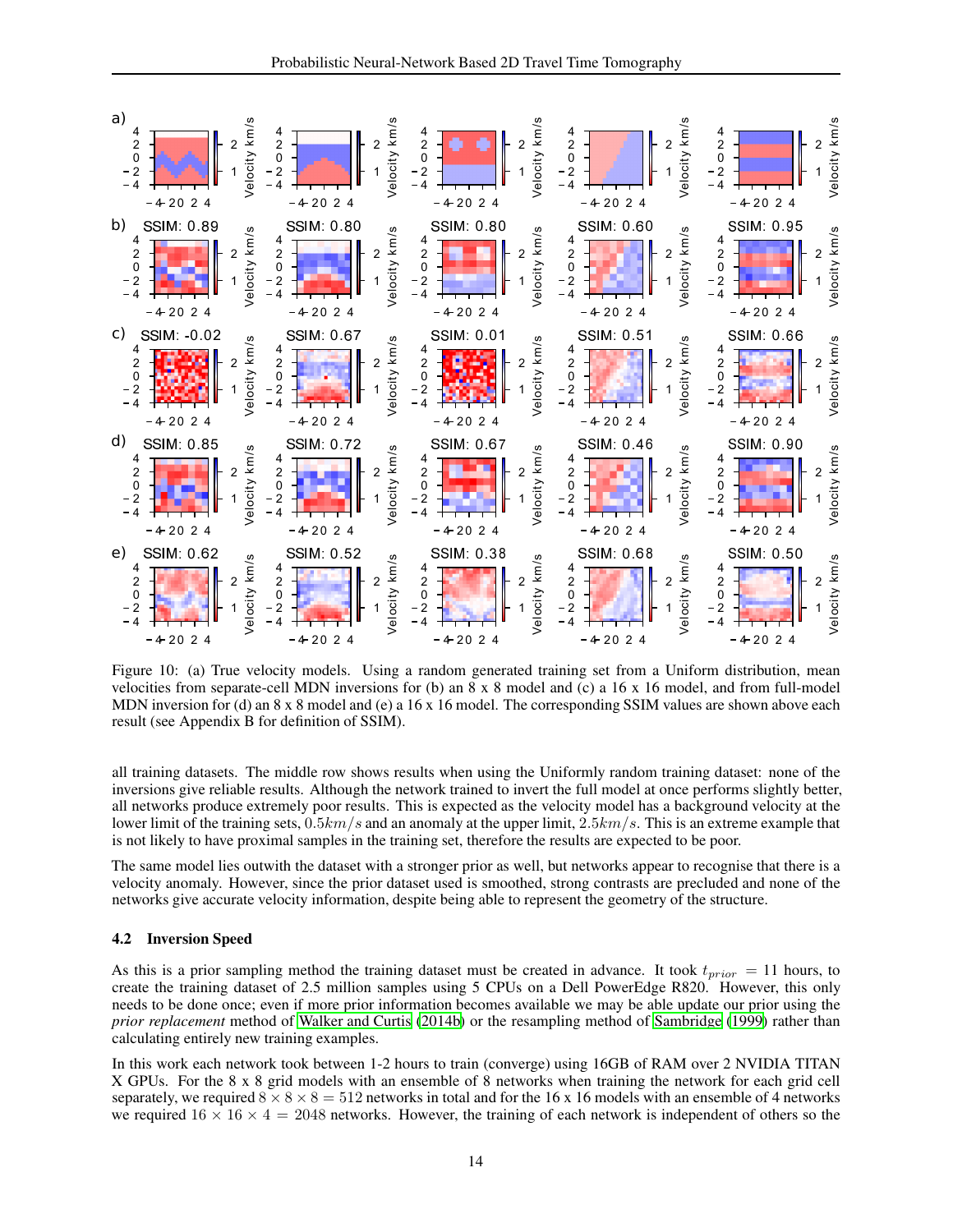

<span id="page-14-0"></span>Figure 11: (a) True velocity models. Using a training set drawn of smoothed random models, mean velocities from separate-cell MDN inversions for (b) an  $8 \times 8$  model and (c) a 16  $\times$  16 model, and from full-model MDN inversions for (d) an  $8 \times 8$  model and (e) a 16 x 16 model. The corresponding SSIM values are shown above each result (see Appendix B for definition of SSIM).

process can easily be parallelised and using 50 cores a full training run for the larger 16 x 16 grid model takes  $t_{train}$ 80 hours of real clock time. For the full-model networks only one network is trained for all cells so the total training time is much lower: each network takes around 3 hours to train using 48GB of RAM oer 4 NVIDIA TITAN X GPUs so training 10 networks only takes 30 hours without running them in parallel. This process could be reduced to 3 hours by using only 10 cores and reduced further by training each network across cores. The advantage of an MDN is the speed of inversion after training: once a network is trained new inversions take a fraction of a second, even on a standard desktop computer. Computational efficiency is therefore gained only when the trained networks will be applied to many different data sets.

Monte Carlo methods are known to be computationally expensive (Bodin and Sambridge, 2009) and a fully non-linear Markov chain Monte Carlo (McMC) tomographic inversion can take weeks or months of compute time. Monte Carlo methods use posterior sampling so for every new inversion a new sample set must be performed. This is often a far less demanding sampling task than sampling with similar density of samples from the prior since high probability parts of the posterior pdf usually span a significantly smaller volume of parameter space. Nevertheless, neural network methods are advantageous over traditional Monte Carlo methods when  $n$  repeated inversions of similar data types are to be performed provided that  $n > \frac{(t_{prior} + t_{train})}{t_{prior} + t_{train}}$ , as the computationally expensive sampling step only needs to  $t_{MC}$ be performed once and the network-based inversion becomes faster. In a tomographic setting this could be useful for monitoring purposes, where data collected periodically from the same set of sources and receivers can be inverted with the same network(s) each time new data arrives. However it should be noted that despite the longer computation time Monte Carlo methods can be used to produce higher resolution 2D or 3D models (Galetti et al., 2017; Zhang et al.,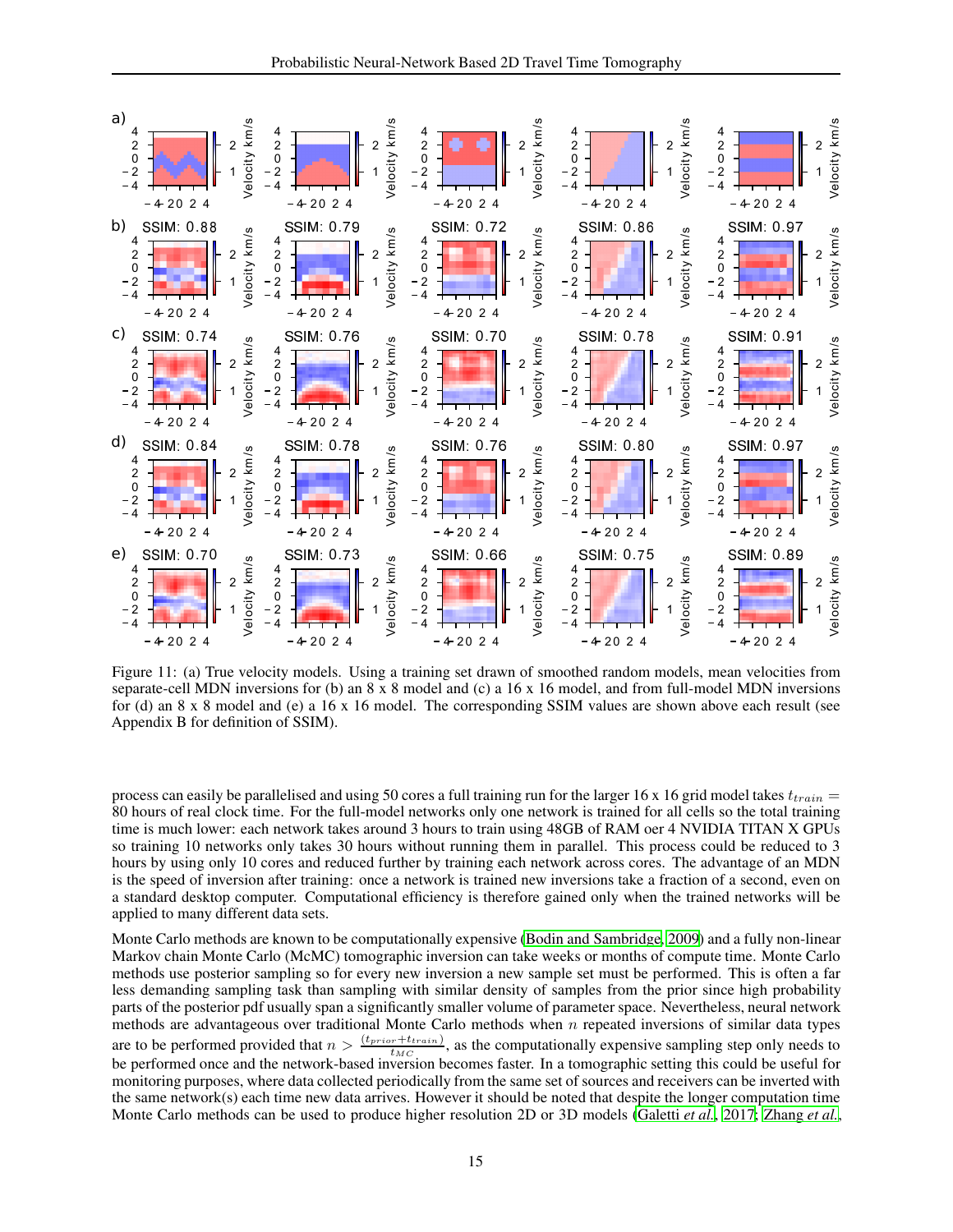

<span id="page-15-0"></span>Figure 12: (a) True velocity models. For a separate-cell MDN, (b) the standard deviations using a generated training set from a Uniformly random distribution. Using the same network with a training set of smoothed velocities we obtain standard deviations (c).



<span id="page-15-1"></span>Figure 13: Histograms of KL divergence values for results of inverting synthetic data for all models in the test set. a) 8 x 8 models, b) 16 x 16 models.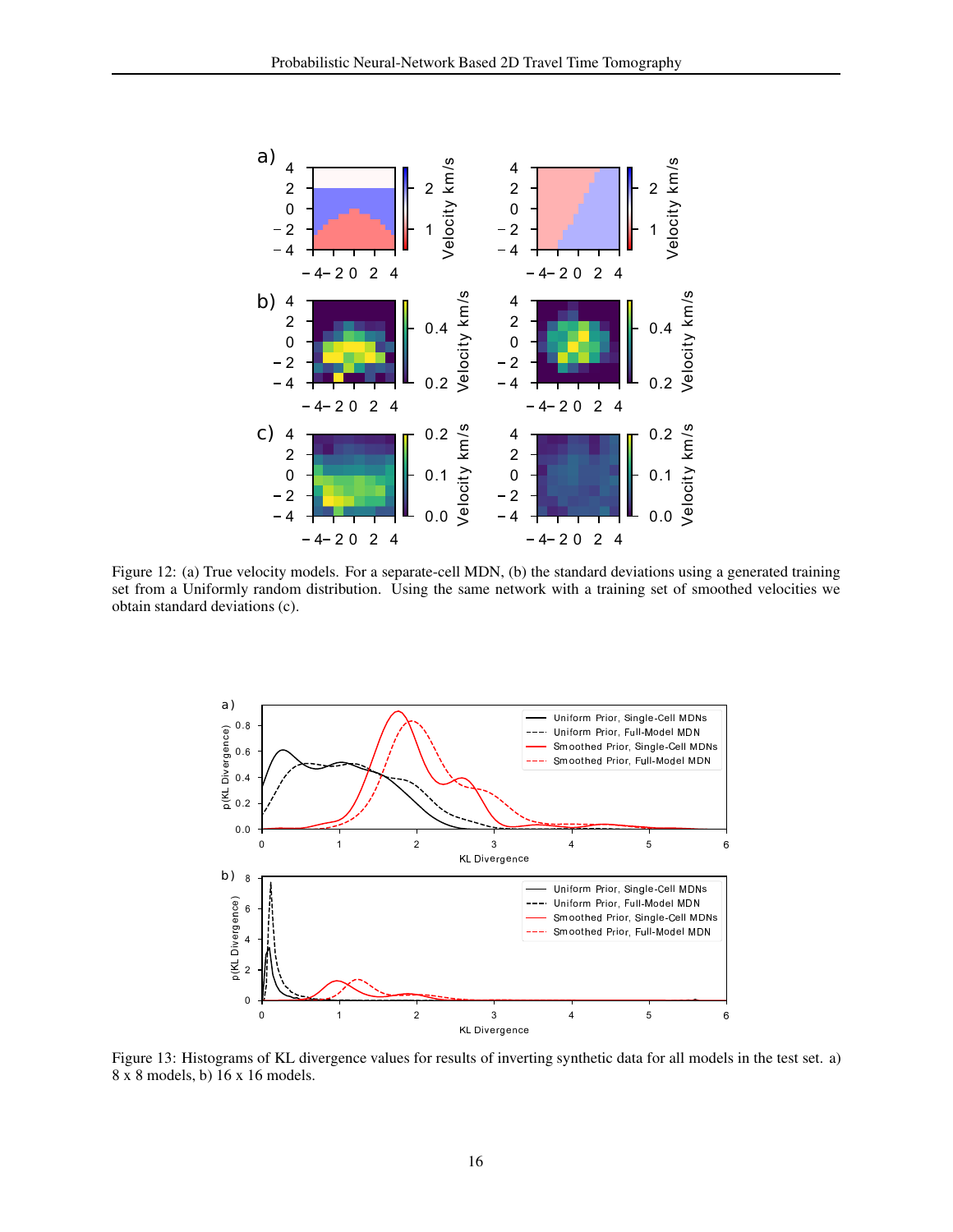

<span id="page-16-0"></span>Figure 14: (a) True velocity model. For a separate-cell MDN, using a training set from a Uniformly random distribution, results shown are mean velocities for (b) an  $8 \times 8$  model and (c) a 16 x 16 model. Using the same network with a training set of spatially smoothed velocities we obtain mean velocities for (d) an  $8 \times 8$  model and (e) a 16 x 16 model. For a full-model MDN, using a training set from a Uniformly random distribution we obtain mean velocities for an (f)  $8 \times 8$  model and (g) a 16 x 16 model. Using the same network with a training set of spatially smoothed velocities we obtain mean velocities for an (h)  $8 \times 8$  model and (i) a 16  $\times$  16 model. Corresponding SSIM is shown above each result. The colour axis has been clipped to the velocity bounds of the training set  $(0.5km/s, 2.5km/s)$ .

2019). Mixture density networks have also been shown to give conservative uncertainty estimates compared to Monte Carlo methods (Käufl et al., 2016).

#### **Training Flexibility** 4.3

In this work we train networks assuming that the data (travel times) are recorded with exactly the same data acquisition geometry as was used for training. It would also be possible to train more flexible networks that account for missing data. For example, one could augment the training set with additional samples constructed from the same data-model pairs  $(\mathbf{d}_i, \mathbf{m}_i)$ :  $i = 1, ..., N$  but with a certain number of travel time values in the dataset randomly set to 0, to indicate a missing value (De Wit et al., 2013). Then new datasets with a missing values (for example due to a noisy stations causing errors in travel times) can be inverted by the same network.

Data from new receivers added after training the network cannot be used. However we can create a new training set containing only the data from the added receiver station and fine tune the original network by using the original network parameter values as a starting point for training optimisation. This has the advantage that the training process will be much faster.

#### 5 **CONCLUSION**

We present neural network-based, non-linear inversion methods applied to a 2D travel time tomography problem to estimate posterior probability density functions. The flexibility of mixture density networks mean that we can provide uncertainty estimates for 2D velocity maps. We show that the prior information used to create the training dataset is the most important factor in providing accurate velocity estimates and uncertainties as such information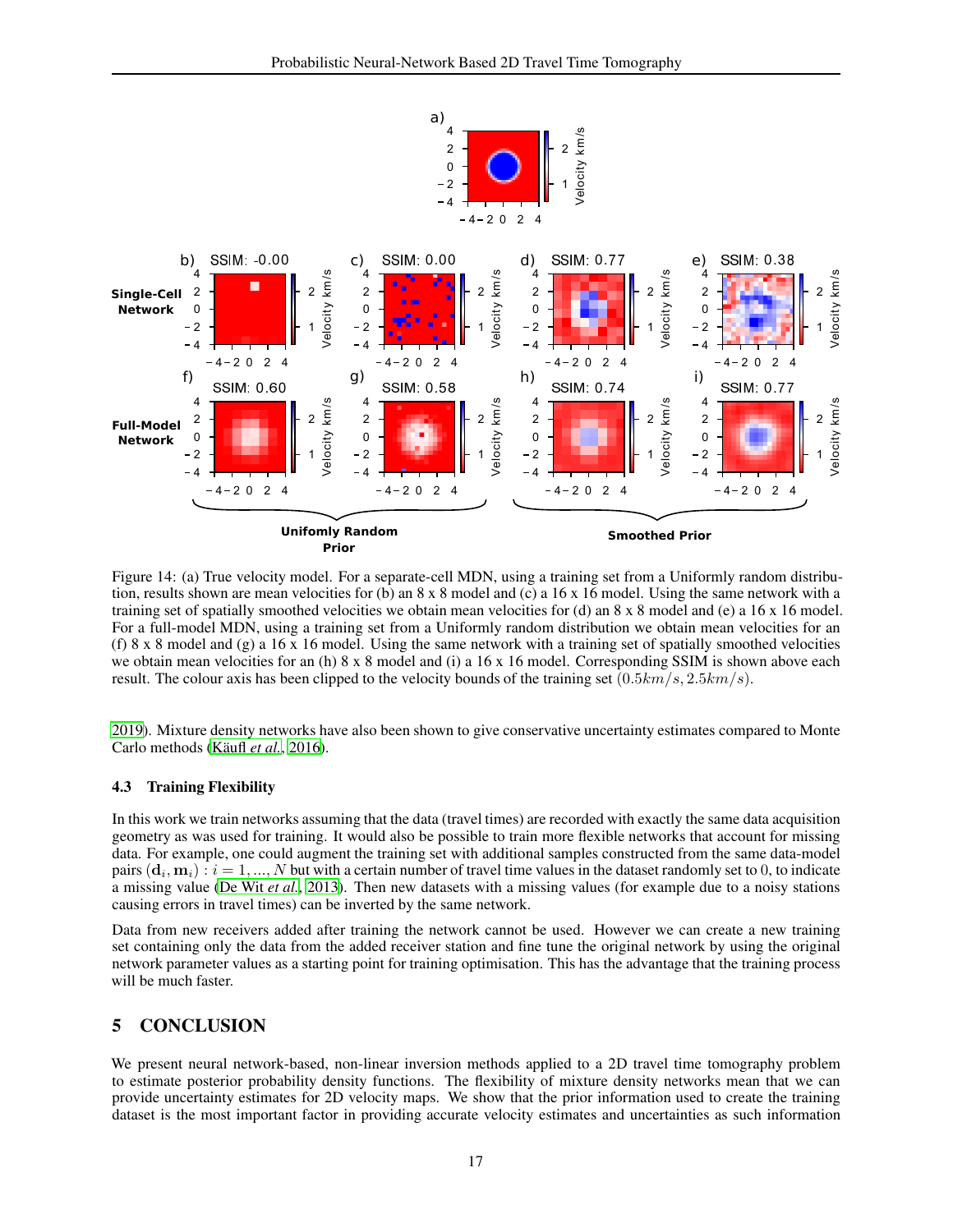effectively reduces the dimensionality of the tomography problem. However, as with all Bayesian inversions if we impose false prior information we can lose important information about uncertainties. By training networks to invert for a full tomographic model at once, we can also understand the relationship between velocities in neighbouring pixels; however the number of parameters in the inversion increases substantially, and training for accurate models proves to be significantly more difficult. We compare the speed of neural network inversion to more standard Monte Carlo methods and determine that for many repeated inversions such as occur in monitoring situations, MDNs may out-perform Monte Carlo methods in terms of computational cost.

# Acknowledgements

The authors thank the Edinburgh Interferometry Project sponsors (Equinor, Schlumberger Cambridge Research and Total) for supporting this research.

# Appendix 1: Network configurations

The networks trained on individual cells used 4 fully connected layers (FC), where each node receives an input from every node in the previous layer. In between each node of the fully connected (FC) layers a rectified linear unit (ReLU) is used. The individual layer sizes and the total number of parameters to be trained in each networks is outlined in Table [1.](#page-17-0)

| Size of model  | FC <sub>1</sub> | FC 2 | FC 3 | FC 4 | Total No. of Parameters |
|----------------|-----------------|------|------|------|-------------------------|
|                | 270             | 1000 | 380  | 600  | 1,544,765               |
|                | 100             | 500  | 450  | 550  | 1,622,685               |
|                | 800             | 325  | 100  | 300  | 1,165,660               |
| $8 \times 8$   | 200             | 400  | 200  | 50   | 334,335                 |
|                | 300             | 250  | 200  | 50   | 331,685                 |
|                | 900             | 700  | 70   | 550  | 2,077,505               |
|                | <b>200</b>      | 250  | 200  | 50   | 274,185                 |
|                | 300             | 400  | 200  | 50   | 406,835                 |
|                | 375             | 500  | 300  | 600  | 5,265,470               |
| $16 \times 16$ | 300             | 250  | 200  | 50   | 625,445                 |
|                | <b>200</b>      | 400  | 200  | 50   | 628,095                 |
|                | 800             | 1000 | 500  | 550  | 6,076,995               |

<span id="page-17-0"></span>Table 1: Network configurations of the networks with 4 fully connected (FC) layers. Each row in the table represent a separate networks trained. Eight networks were trained for the 8 x 8 models and four networks for the 16 x 16 models.

Networks trained on the whole model (all cells at once) used a convolutional network with 3 convolutional layers (Conv) and 4 fully connected layers. The sizes of each layer and the total number of parameters to be trained in each networks is outlined in Table [2.](#page-17-1)

| `onv   |        | Conv 2 |        | 20nV.3 |        | FC <sub>1</sub> | FC 2 | FC 3 | FC 4 | Total No. of Parameters |            |
|--------|--------|--------|--------|--------|--------|-----------------|------|------|------|-------------------------|------------|
| Filter | Kernel | Filter | Kernel | Filter | Kernel |                 |      |      |      | 8x8                     | 16x16      |
| 128    |        | 128    |        | 64     |        | 800             | l 50 | 600  | 1500 | 4.717.405               | 13.363.165 |
| 32     | Q      | 32     |        | 16     |        | 500             | 300  | 600  | 1500 | 4.354.183               | 12.999.943 |
| 32     | Q      | 32     |        | 16     |        | 500             | 200  | 2000 | 1250 | 5.641.438               | 12.847.243 |
| 32     |        |        |        | 16     |        | 500             | 300  | 600  | 1750 | 4.986.575               | 15.054.335 |
| 32     | Q      | 32     |        | 16     |        | 500             | 1500 | 50   | 1250 | 3.528.333               | 10.734,093 |

<span id="page-17-1"></span>Table 2: Network configurations of the convolutional networks with three convolutional (Conv) layers and 4 fully connected (FC) layers. Each row in the table represent a separate networks trained.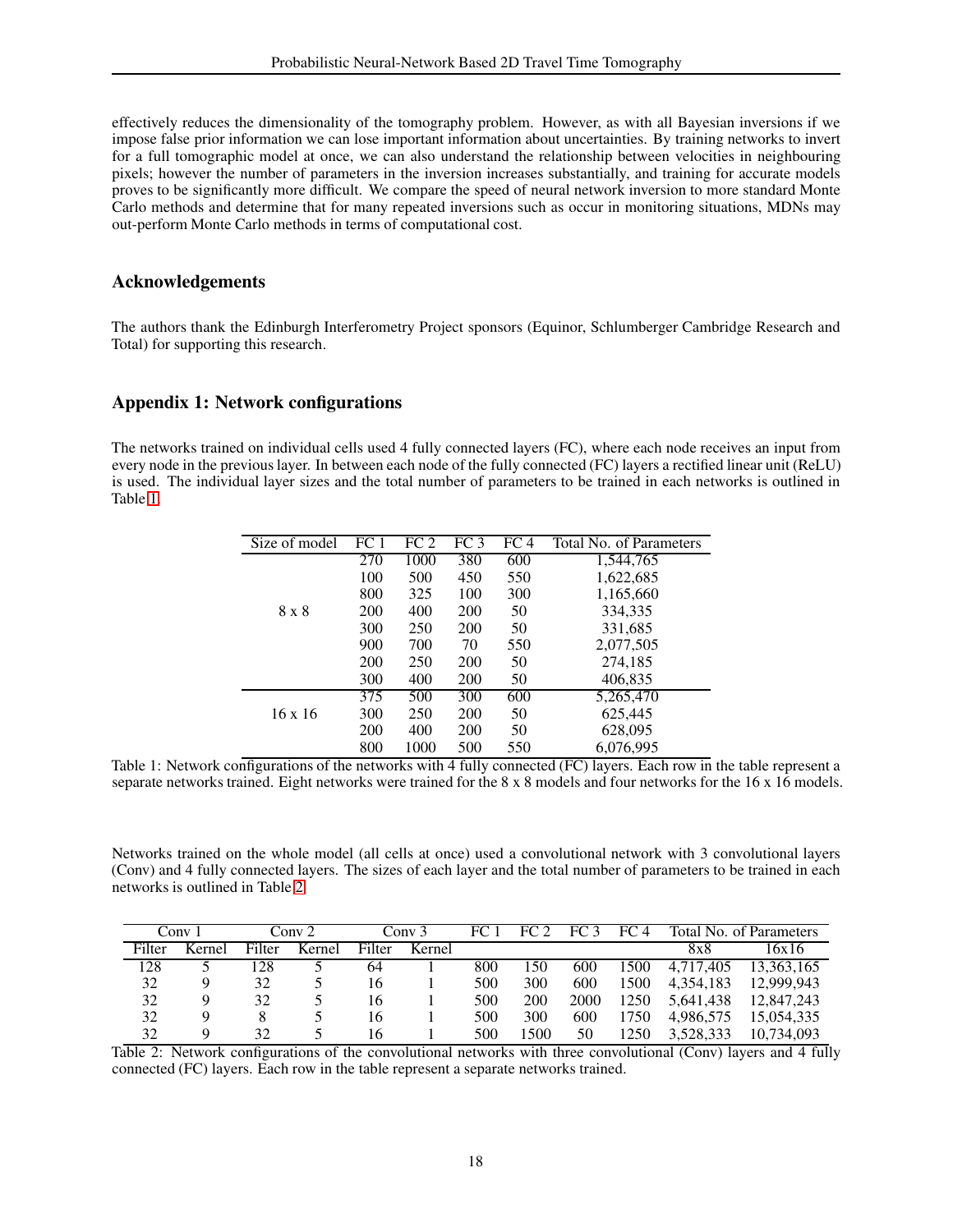### Appendix 2: Structural Similarity Index Measure (SSIM)

We use the form of the SSIM metric described in [Wang](#page-20-8) *et al.* [\(2004\)](#page-20-8). Let x and y be a window of  $NxN$  size. We calculate the luminance  $l(x, y)$ , contrast  $c(x, y)$  and structure  $s(x, y)$  defined as:

$$
l(x,y) = \frac{2\mu_x \mu_y + C_1}{\mu_x^2 + \mu_y^2 + C_1}
$$
\n(7)

$$
c(x,y) = \frac{2\sigma_x \sigma_y + C_2}{\sigma_x^2 + \sigma_y^2 + C_2}
$$
\n(8)

$$
s(x,y) = \frac{\sigma_{xy} + C_3}{\sigma_x \sigma_y + C_3} \tag{9}
$$

where  $\mu$  and  $\sigma$  are the mean and variance of the windows x or y and  $\sigma_{xy}$  is the covariance of x and y. To avoid instability in the division, constants  $C_1$ ,  $C_2$  and  $C_3$  are defined as  $C_1 = (k_1L)^2$  and  $C_2 = (k_2L)^2$  where L is the dynamic range of the cell values while  $k_1 = 0.01$  and  $k_2 = 0.03$ , and  $C_3 = C_2/2$ . The three components are combined to give the full SSIM:

$$
SSIM(x, y) = [l(x, y)^{\alpha} \cdot c(x, y)^{\beta} \cdot s(x, y)^{\gamma}]
$$
\n(10)

where  $\alpha$ ,  $\beta$  and  $\gamma$  are weighting parameters. Setting  $\alpha = \beta = \gamma = 1$  we can simplify the expression to:

$$
SSIM(x,y) = \frac{(2\mu_x \mu_y + C_1)(2\sigma_{xy} + C_2)}{(\mu_x^2 + \mu_y^2 + C_1)(\sigma_x^2 + \sigma_y^2 + C_2)}
$$
(11)

We perform the calculation over sliding windows and take the mean of the resulting  $SSIM(x, y)$  values. For the 8 x 8 models we use 3x3 windows and the 16 x 16 models use 7x7 windows, so that the windows cover a similar spatial area.

#### References

- <span id="page-18-0"></span>Aki, K., Christoffersson, A., and Husebye, E. S. (1977). Determination of the three-dimensional seismic structure of the lithosphere. *Journal of Geophysical Research*, 82(2), 277–296.
- <span id="page-18-4"></span>Araya-Polo, M., Jennings, J., Adler, A., and Dahlke, T. (2018). Deep-learning tomography. *The Leading Edge*, 37(1), 58–66.
- <span id="page-18-10"></span>Bergstra, J., Komer, B., Eliasmith, C., Yamins, D., and Cox, D. D. (2015). Hyperopt: a python library for model selection and hyperparameter optimization. *Computational Science & Discovery*, 8(1), 014008.
- <span id="page-18-5"></span>Bianco, M. J. and Gerstoft, P. (2018). Travel time tomography with adaptive dictionaries. *IEEE Transactions on Computational Imaging*, 4(4), 499–511.
- <span id="page-18-3"></span>Bishop, C. M. (1995). *Neural Networks for Pattern Recognition*. Oxford University Press.
- <span id="page-18-1"></span>Bodin, T. and Sambridge, M. (2009). Seismic tomography with the reversible jump algorithm. *Geophysical Journal International*, 178(3), 1411–1436.
- <span id="page-18-7"></span>Cao, R., Earp, S., de Ridder, S. A., Curtis, A., and Galetti, E. (2020). Near-real-time near-surface 3d seismic velocity and uncertainty models by wavefield gradiometry and neural network inversion of ambient seismic noise. *Geophysics*, 85(1), KS13–KS27.
- <span id="page-18-9"></span>Curtis, A. and Lomax, A. (2001). Prior information, sampling distributions, and the curse of dimensionality. *Geophysics*, 66(2), 372–378.
- <span id="page-18-11"></span>Curtis, A. and Wood, R. (2004). *Geological prior information: informing science and engineering*. Geological Society of London.
- <span id="page-18-6"></span>De Wit, R. W., Valentine, A. P., and Trampert, J. (2013). Bayesian inference of earth's radial seismic structure from body-wave traveltimes using neural networks. *Geophysical Journal International*, 195(1), 408–422.
- <span id="page-18-2"></span>Devilee, R. J. R., Curtis, A., and Roy-Chowdhury, K. (1999). An efficient, probabilistic neural network approach to solving inverse problems: Inverting surface wave velocities for eurasian crustal thickness. *Journal of Geophysical Research: Solid Earth*, 104(B12), 28841–28857.
- <span id="page-18-8"></span>Dietterich, T. G. (2000). Ensemble methods in machine learning. In *International workshop on multiple classifier systems*, pages 1–15. Springer.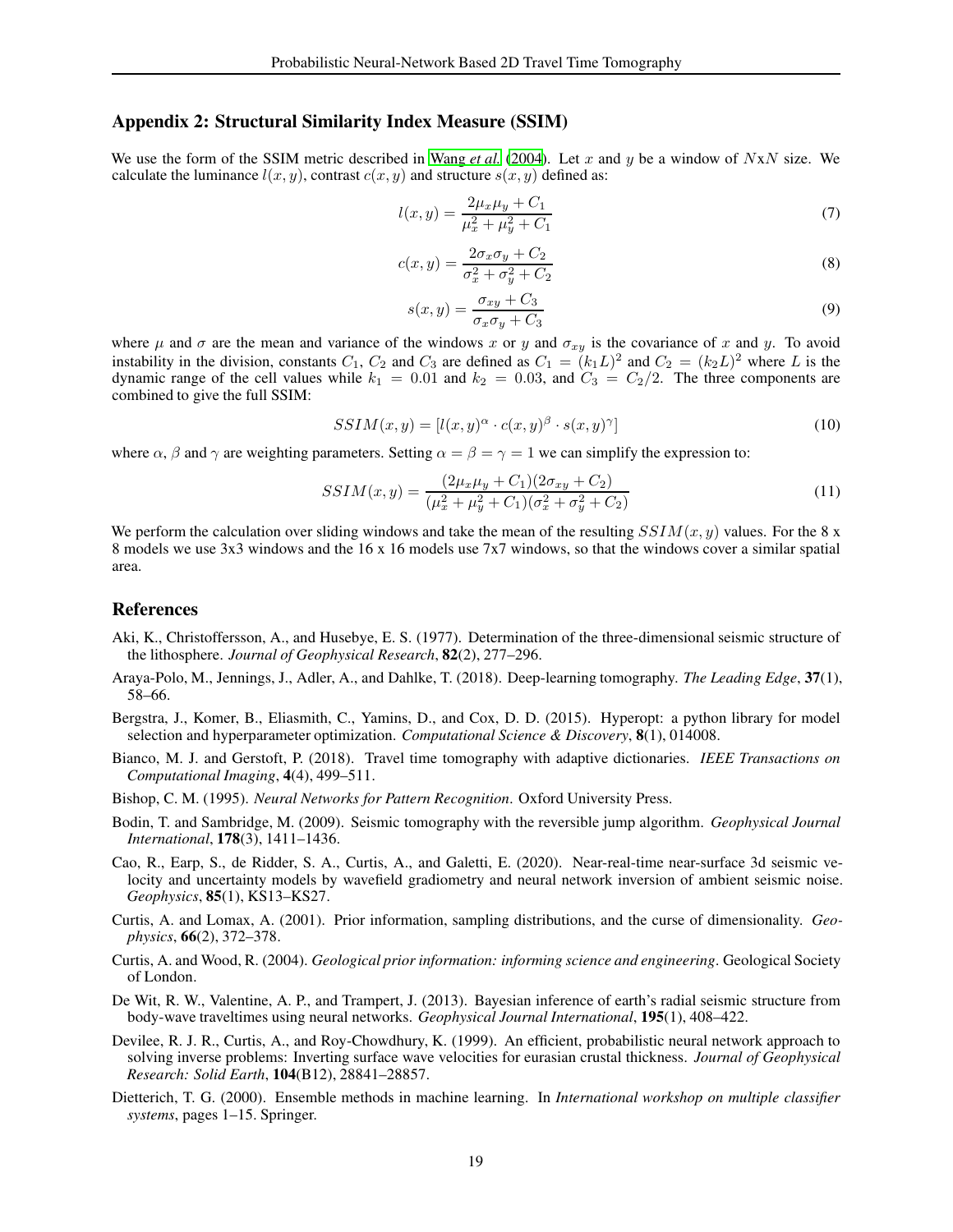<span id="page-19-0"></span>Dziewonski, A. M. and Woodhouse, J. H. (1987). Global images of the earth's interior. *Science*, 236(4797), 37–48.

- <span id="page-19-3"></span>Galetti, E., Curtis, A., Meles, G. A., and Baptie, B. (2015). Uncertainty loops in travel-time tomography from nonlinear wave physics. *Physical review letters*, 114(14), 148501.
- <span id="page-19-23"></span>Galetti, E., Curtis, A., Baptie, B., Jenkins, D., and Nicolson, H. (2017). Transdimensional love-wave tomography of the British Isles and shear-velocity structure of the East Irish Sea Basin from ambient-noise interferometry. *Geophysical Journal International*, 208(1), 36–58.
- <span id="page-19-9"></span>Gupta, S., Kothari, K., de Hoop, M. V., and Dokmanić, I. (2018). Deep mesh projectors for inverse problems.  $arXiv$ *preprint arXiv:1805.11718*.
- <span id="page-19-4"></span>Hawkins, R. and Sambridge, M. (2015). Geophysical imaging using trans-dimensional trees. *Geophysical Journal International*, 203(2), 972–1000.
- <span id="page-19-15"></span>Käufl, P., Valentine, A. P., O'Toole, T. B., and Trampert, J. (2014). A framework for fast probabilistic centroid-momenttensor determination—inversion of regional static displacement measurements. *Geophysical Journal International*, 196(3), 1676–1693.
- <span id="page-19-16"></span>Käufl, P., Valentine, A., de Wit, R., and Trampert, J. (2015). Robust and fast probabilistic source parameter estimation from near-field displacement waveforms using pattern recognition. *Bulletin of the Seismological Society of America*, 105(4), 2299–2312.
- <span id="page-19-6"></span>Käufl, P., Valentine, A. P., de Wit, R. W., and Trampert, J. (2016). Solving probabilistic inverse problems rapidly with prior samples. *Geophysical Journal International*, 205(3), 1710–1728.
- <span id="page-19-11"></span>Kong, Q., Trugman, D. T., Ross, Z. E., Bianco, M. J., Meade, B. J., and Gerstoft, P. (2018). Machine learning in seismology: Turning data into insights. *Seismological Research Letters*, 90(1), 3–14.
- <span id="page-19-10"></span>Mairal, J., Bach, F., Ponce, J., *et al.* (2014). Sparse modeling for image and vision processing. *Foundations and Trends* <sup>R</sup> *in Computer Graphics and Vision*, 8(2-3), 85–283.
- <span id="page-19-12"></span>Meier, U., Curtis, A., and Trampert, J. (2007a). Fully nonlinear inversion of fundamental mode surface waves for a global crustal model. *Geophysical Research Letters*, 34(16).
- <span id="page-19-13"></span>Meier, U., Curtis, A., and Trampert, J. (2007b). Global crustal thickness from neural network inversion of surface wave data. *Geophysical Journal International*, 169(2), 706–722.
- <span id="page-19-14"></span>Meier, U., Trampert, J., and Curtis, A. (2009). Global variations of temperature and water content in the mantle transition zone from higher mode surface waves. *Earth and Planetary Science Letters*, 282(1), 91–101.
- <span id="page-19-1"></span>Mordret, A., Shapiro, N. M., Singh, S. S., Roux, P., and Barkved, O. I. (2013). Helmholtz tomography of ambient noise surface wave data to estimate Scholte wave phase velocity at Valhall life of the field. *Geophysics*, 78(2), WA99–WA109.
- <span id="page-19-22"></span>Mosser, L., Dubrule, O., and Blunt, M. J. (2018). Stochastic seismic waveform inversion using generative adversarial networks as a geological prior. *arXiv*, page arXiv:1806.03720.
- <span id="page-19-8"></span>Moya, A. and Irikura, K. (2010). Inversion of a velocity model using artificial neural networks. *Computers and Ge*, 36(12), 1474–1483.
- <span id="page-19-19"></span>Nawaz, M. and Curtis, A. (2019). Rapid discriminative variational bayesian inversion of geophysical data for the spatial distribution of geological properties. *Journal of Geophysical Research: Solid Earth*, pages 845–875.
- <span id="page-19-17"></span>Nawaz, M. A. and Curtis, A. (2017). Bayesian inversion of seismic attributes for geological facies using a hidden markov model. *Geophysical Journal International*, 208(2), 1184–1200.
- <span id="page-19-18"></span>Nawaz, M. A. and Curtis, A. (2018). Variational bayesian inversion (vbi) of quasi-localized seismic attributes for the spatial distribution of geological facies. *Geophysical Journal International*, 214(2), 845–875.
- <span id="page-19-5"></span>Piana Agostinetti, N., Giacomuzzi, G., and Malinverno, A. (2015). Local three-dimensional earthquake tomography by trans-dimensional monte carlo sampling. *Geophysical Journal International*, 201(3), 1598–1617.
- <span id="page-19-20"></span>Rawlinson, N. and Sambridge, M. (2004). Wave front evolution in strongly heterogeneous layered media using the fast marching method. *Geophysical Journal International*, 156(3), 631–647.
- <span id="page-19-21"></span>Rawlinson, N. and Sambridge, M. (2005). The fast marching method: An effective tool for tomographic imaging and tracking multiple phases in complex layered media. *Exploration Geophysics*, 36(4), 341–350.
- <span id="page-19-2"></span>Rawlinson, N., Pozgay, S., and Fishwick, S. (2010). Seismic tomography: a window into deep earth. *Physics of the Earth and Planetary Interiors*, 178(3-4), 101–135.
- <span id="page-19-7"></span>Roth, G. and Tarantola, A. (1994). Neural networks and inversion of seismic data. *Journal of Geophysical Research*, 99(B4), 6753–6768.